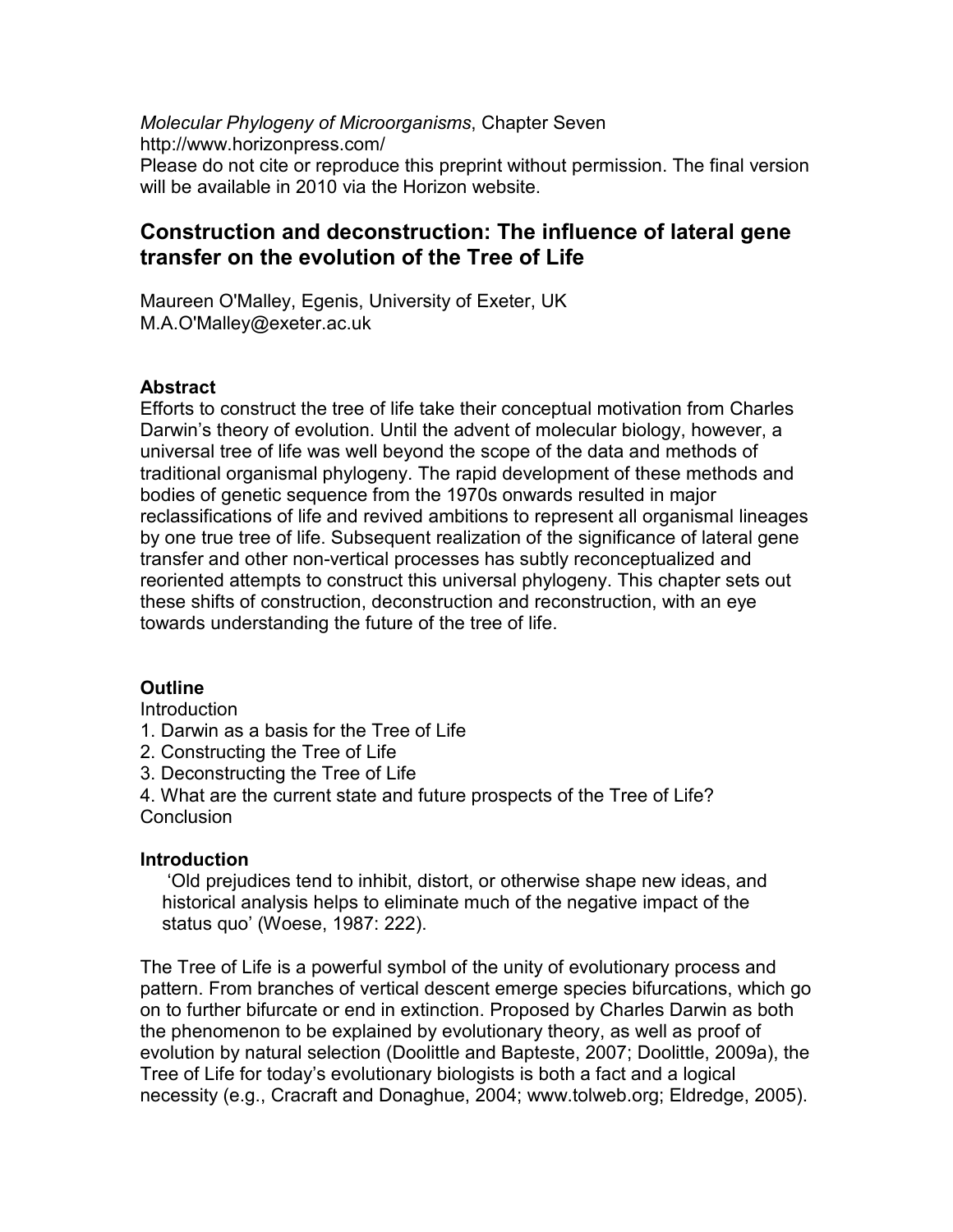Although its history has in fact much deeper roots than Darwin (Ragan et al., 2009; Archibald, 2009; Pallen, 2009), there is little in-depth examination of what such a Tree has meant to the communities that have employed it. One scientific area in which the metaphor of the Tree of Life has reemerged and been closely examined is the triumphant molecular microbial phylogeny of the last few decades. This chapter will outline this recent history, examine why a Tree was so central to the three-domain proposal of life, and why challenges to such a Tree structure are so vigorously contested right up to the present day. The analysis will conclude with an outline of the future prospects of gaining knowledge of evolutionary history through the Tree metaphor.

## **1. Darwin as a basis for the Tree of Life**

Anyone who has thought at all about the Tree of Life, and everyone who has examined Darwin's texts, has taken note of Darwin's sole diagram in *On the Origin of Species* and its accompanying interpretation.

'The affinities of all the beings of the same class have sometimes been represented by a great tree. I believe this simile largely speaks the truth. The green and budding twigs may represent existing species; and those produced during each former year may represent the long succession of extinct species' (1859: 120).

Darwin expanded on this metaphor in the 6th edition of the *Origin*: 'As limbs give rise by growth to fresh buds, and these, if vigorous, branch out and overtop on all sides many a feebler branch, so by generation I believe it has been with the great Tree of Life, which fills with its dead and broken branches the crust of the earth, and covers the surface with its ever branching and beautiful ramifications' (1872: 171-2)

For biologists, the Tree did not provide a central organizing metaphor immediately after Darwin, despite or perhaps because of Ernst Haeckel's attempts to draw detailed trees of life shortly after Darwin (Haeckel, 1866; Dayrat, 2003). Haeckel, known for his unorthodox appropriation of Darwinian thinking, may have tainted the legitimacy of endeavours to understand the history of all evolution in one general mapping process. Moreover, the terminology of 'tree of life' had strong religious connotations, both from Biblical references and a variety of other cultural sources (Hacking, 2007). Classification of the time was still largely taxonomical as opposed to evolutionary, and branching patterns, if they were suggested, were derived straightforwardly from existing taxonomical schema (Stevens, 1984; de Queiroz, 1988; Mayr, 1942). 'Our phylogenies are invented to account for our taxonomic facts or theories', complained botanist Harry Allan, as he discussed the 'new systematics' of the 1940s (Allan, 1940).

All of this would change with the advent of contemporary phylogenetic methods, especially as formalized by cladism in the 1960s and 70s. But these transformations applied primarily to animals, plants and occasionally fungi (Hennig, 1966; Mayr, 1982; Futuyma, 2004). Unicellular organisms known as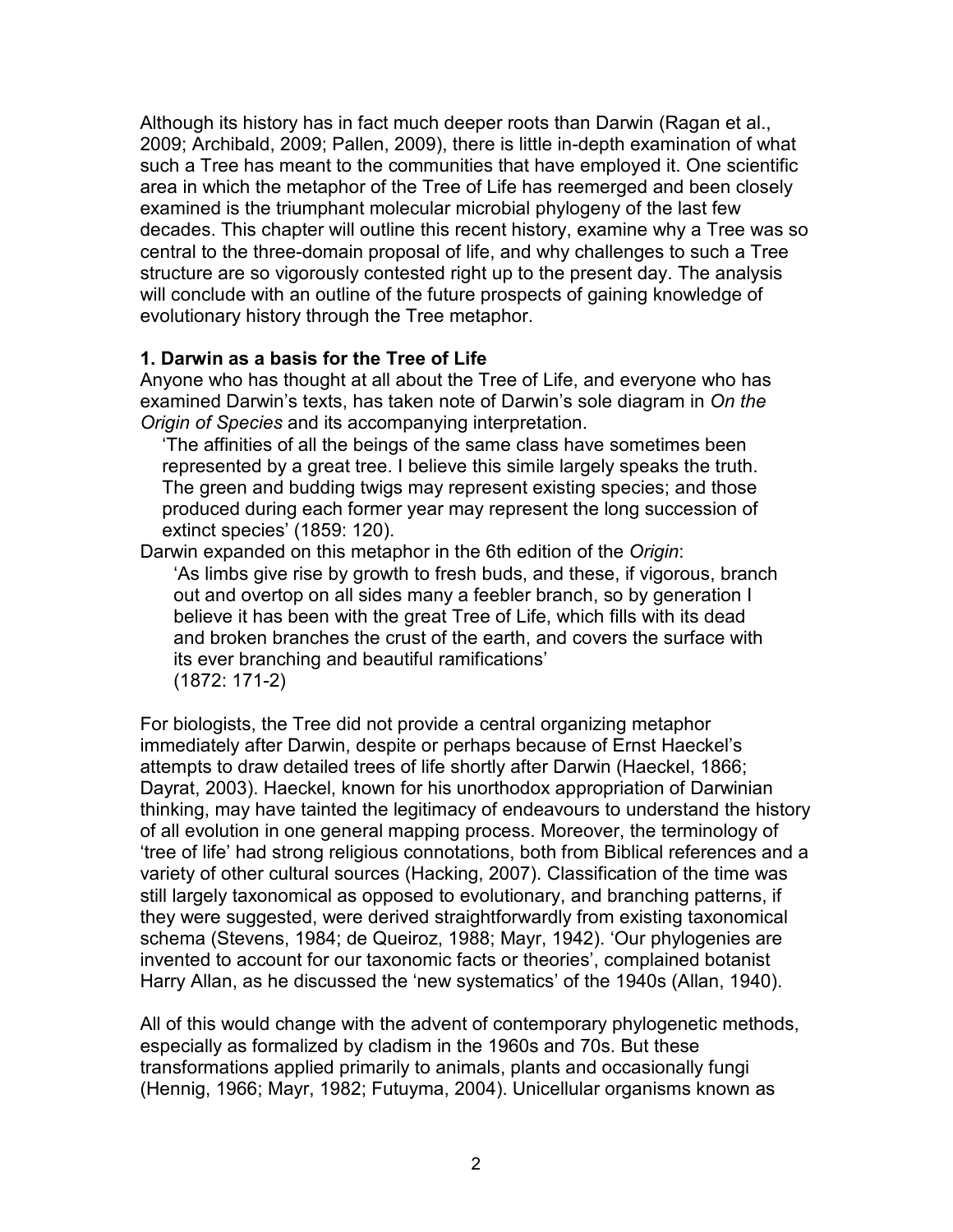bacteria, and even unicellular eukaryotes, were still difficult to classify, let alone to make them divulge their evolutionary histories. Nevertheless, influential microbiologists of the 1940s and 50s saw the development of a 'natural' evolution-based classification system as an imperative for the scientific advancement of microbiology (Stanier and van Niel, 1941; Sapp, 2009). But even a sketch of the Tree of Life, necessarily rooted in the microbial world, was beyond the grasp of the methods and means of data collection until well into the second half of the twentieth century (Fernholm et al., 1989). And for most botanists and zoologists, incorporating the evolution of microbes into a universal representation of speciating lineages was not a pressing or relevant task: trees of angiosperms or arthropods were demanding enough. More general talk of 'The Tree of Life' thus fell outside the disciplinary commitments of most evolutionary biologists and phylogeneticists.

## **2. Constructing the Tree of Life**

The ambition to represent, at least schematically, the evolutionary relationships of all organismal lineages found its succour in the 1970s. Despite the limited integration of microbiology and evolutionary biology, and the lower institutional status of evolutionary understandings of microbes than of pandas and orchids, the unifying urge spread *from* microbiology into the rest of biology. In some respects this should not be surprising, because it is undeniable that deep phylogeny will always be concerned with microbes. But most zoologists and botanists had little compulsion or ability to do such deep phylogeny, even if they made vague speculations about basal eukaryotes or prokaryotes or their properties. One such example comes from the work of ornithologist and coarchitect of the modern synthesis of evolution, Ernst Mayr. In his arguments about evolutionary phylogeny and the nature of species, he frequently claimed that the original organisms on the earth must have been sexual reproducers, and that asexuality was therefore a derived and not a primitive condition (Mayr, 1963). He could only make this argument theoretically, however. What the Tree of Life shift required was a method for substantiating such speculations, and that method was found in molecular approaches to phylogeny.

Emile Zuckerkandl and Linus Pauling provided the rationale for such methods by arguing and demonstrating the efficacy of using molecular sequences as repositories of evolutionary records. Building on several earlier efforts to construct animal phylogenies from protein and antiserum data, Zuckerkandl and Pauling declared that amino acid changes could serve as a molecular clock, and that comparison of such changes across lineages would allow accurate and objective measurements of evolutionary distance (1965; Pauling and Zuckerkandl, 1963; Zuckerkandl, 1987). They thus amplified the suggestions of earlier molecular biologists, such as Frederick Sanger, Francis Crick, and Emanuel Margoliash, who had anticipated the creation of sequence-based taxonomies and the evolutionary interpretations such taxonomies would enable (Harris et al., 1956; Crick, 1958; Margoliash, 1963; Sibley, 1962). In the same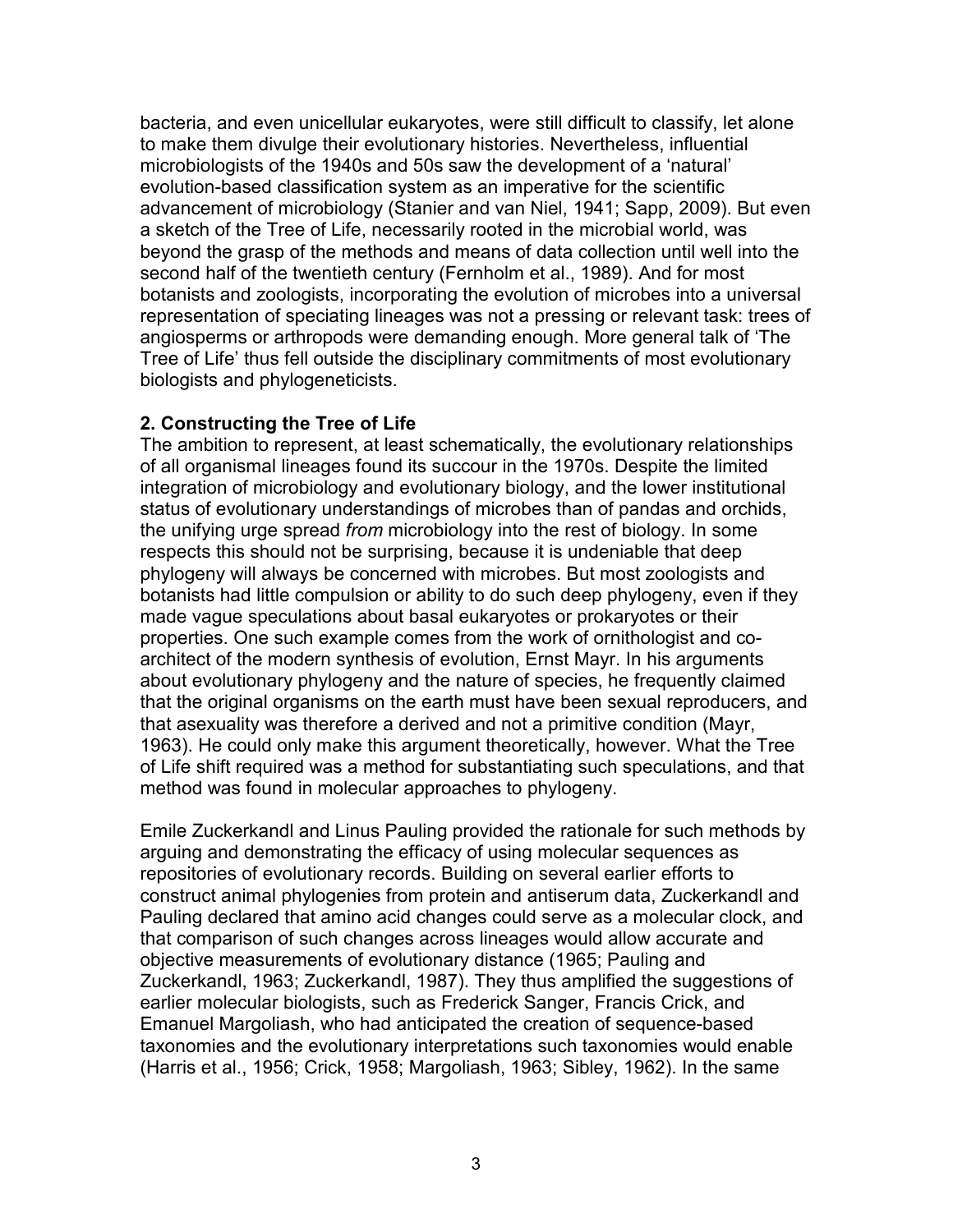paper that outlined his early views on the sequence hypothesis and central dogma, Crick foretold that,

'before long we shall have a subject that might be called "protein taxonomy" – the study of the amino acid sequences of the proteins of an organism and the comparison of them between species. It can be argued that these sequences are the most delicate expression possible of the phenotype of an organism, and that vast amounts of evolutionary information may be hidden away within them' (1958: 142).

But in even more fundamentally transformative ways, Margaret Dayhoff and colleagues opened up the possibility of constructing 'a biologically comprehensive phylogenetic tree' (Dayhoff and Schwartz, 1981: 92; Dayhoff et al., 1974). They provided a nucleic acid and protein sequence database, which they advertised with exhortations to combine multiple gene analyses through computational methods. The 'phylogenetic tree of all life' (Dayhoff et al., 1974: 325) must be a 'composite tree', argued Robert Schwartz and Dayhoff (1978: 397), because single gene trees could not be expected to depict fully major evolutionary events and relationships between many different lineages. A composite tree could sketch out an evolutionary framework that could be constantly expanded with new sequence data, they argued, and this could be collectively compiled by the sequencing community.

Carl Woese, who was developing his own database of oligonucleotide sequences, took this advice to heart but came ultimately to rely on particular macromolecules, small subunit ribosomal RNAs and their genes, as the primary determinants of evolutionary history. Everybody reading this textbook will recognize the revelatory impact Woese had on microbiology, microbial phylogenetics, and organismal classification in general. His most obvious achievement was to challenge fundamentally a previously popular scheme depicting a five-kingdom division of lifeforms that was focused on 'modes of nutrition' for multicellular organisms, and unicellularity for everything left over (Whittaker, 1959; 1969; Woese, 1987).<sup>1</sup> Woese used signature sequences followed by biochemical investigation to show that a previously undistinguished form of unicellular life was apparently different enough to constitute its own domain (a new Woesian hierarchical level above that of kingdoms): that of archaebacteria, later Archaea (Woese and Fox, 1977; Woese, 2005). While earlier it had been taken for granted that prokaryotes and eukaryotes represented the most fundamental division in cellular organization and evolutionary history (e.g., Stanier and van Niel, 1962; Mayr, 1982; Doolittle and Brown, 1994), Woese's three-fold division of the living world immediately required a more sophisticated historical narrative and representation than could be obtained by a 'simple to complex' story of evolution.

 $\overline{a}$ 

 $1$  This challenge was, of course, resisted (e.g., Mayr, 1990; Margulis and Guerrero, 1991; Margulis and Schwartz, 1998), but even these attempts to hold on to the fivekingdom view of the tree of life accommodated Archaea as an important group of evolutionarily and biologically distinct organisms.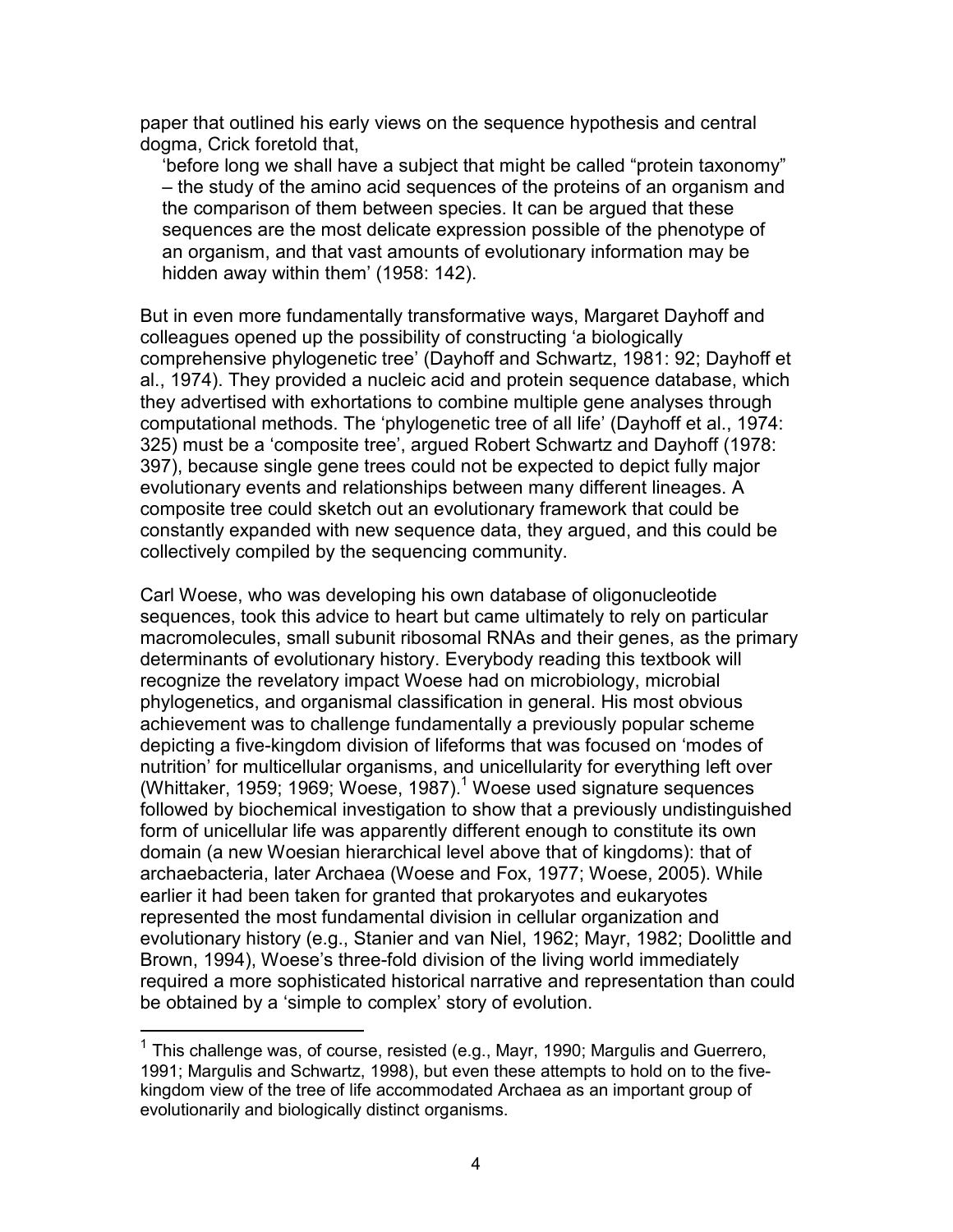With the incorporation of Archaea as one of these primary domains of life, a new universal model of evolutionary pattern became necessary for synthesizing and reinforcing these basic divisions. Woese attempted to establish a universal phylogeny that showed the fundamental domains of life as given by Nature and her history, rather than devised by human aims and interests. He argued that Bacteria, Archaea and Eukarya constituted the 'primary tripartite division of the living world' (Woese et al., 1990: Woese, 1987). All life was included and the totality of evolutionary relationships could be more effectively unraveled once this basic division was understood, claimed Woese. Basic questions about the nature of the first organisms and major evolutionary transitions could be treated scientifically once a universal phylogeny had been constructed (Fox et al., 1980; Olsen et al., 1994). In other words, the acceptance of the three domains and domain-level classification opened up a broad outlook on how evolutionary history and life could be represented, and this was the molecular realization of 'Darwin's dream, a phylogenetic map covering all life' (Woese, 1996: 1061; Wheelis et al., 1992: 2930).

It is at this point that two transformations come together fully: the use of molecules and molecular databases to understand all evolutionary history, and a global representation of that history. But despite the comprehensive view of evolutionary relationships that had now become possible and desirable, any search of PubMed for the term 'tree of life' turns up very few instances of its use until the early 1990s (see Figure One). Woese may have been drawing on the Tree of Life as a guiding narrative in which to understand his findings, but he persistently called his own representation and goal 'the universal phylogenetic tree' or 'the universal tree' that 'encompasses all extant life'(e.g., 1987: 231; Woese et al., 1990; 2000). In one of his few uses of 'tree of life', Woese contrasted his universal phylogeny with Darwin's more timid 'genealogies' of life. 'Perhaps even Darwin dared not dream the synthesis of the great kingdoms into the universal tree of life', suggested Woese (1994a: 1). Dayhoff and colleagues likewise emphasized the comprehensiveness of such a tree, but they too shied away from using the more colloquial term of 'tree of life'.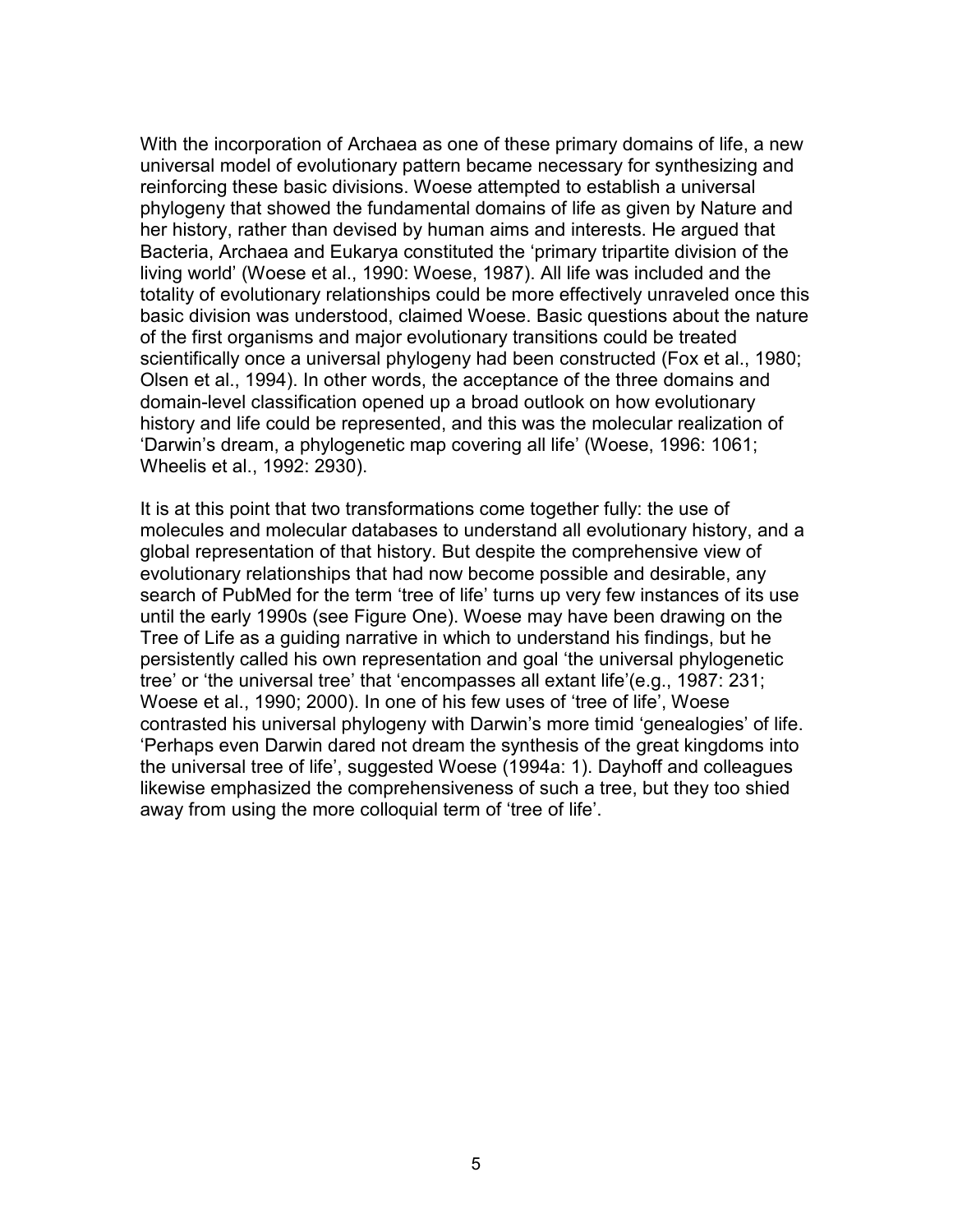

## **Figure One: Occurrences of ToL, LGT and HGT in PubMed abstracts and titles, 1991-2008**

Uses of terms begin in 1982 (HGT), 1989 (ToL) and 1991 (LGT) and continue thereafter at very low rates, which are not represented on this graph until 1991. 2009 data has been excluded due to incompleteness, but indications from data gathered in mid-August, 2009, are for 2008 rates of occurrence to increase. Prior to the terminology of HGT and LGT, common expressions included 'genetic transfer' 'genetic exchange', 'chromosome transfer' and 'gene transfer' (the last the most prolific, due to being employed for animal genetics in laboratory situations). These broader terms begin in the 1950s and increase in frequency in the 1960s and 70s (and onwards), but are only represented here when prefaced by 'horizontal' or 'lateral' in relation to microorganismal genetics from 1991 onwards.

Graph constructed by Cheryl Sutton, Egenis, University of Exeter.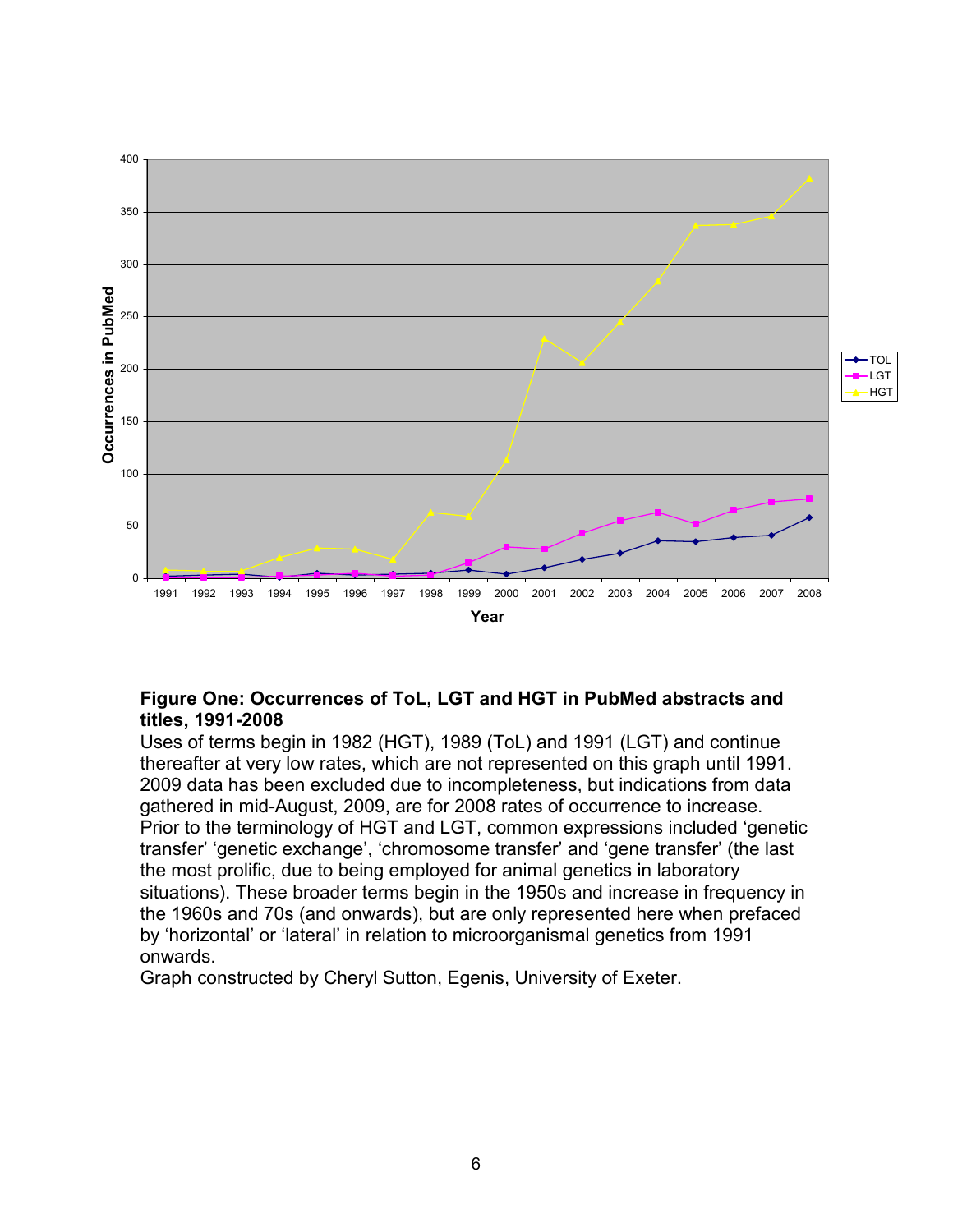One of the earliest references to a universal 'tree of life' can be found in the work of Allan Wilson, a preeminent pioneer of molecular approaches to the interpretation of evolutionary histories.<sup>2</sup> Although most well known for his once controversial interpretations of molecular evidence of human and other primate evolution (e.g., Wilson and Sarich, 1969), Wilson more broadly conceived of a universal phylogeny that could accurately relate all organisms to one another, no matter the extent of their evolutionary distance or the depth of those relationships in time (Sidow and Wilson, 1990; Wilson et al., 1977). In 1990, he (along with Arend Sidow) began a tradition of using the term 'Tree of Life' to cover all three domains as he attempted to resolve deep branching order in the microbial origins of all life (Sidow and Wilson, 1990).

Although Wilson may have been an early advocate of the 'tree of life', it was Peter Gogarten and colleagues who popularized the term in the early 1990s, as they reflected on the implications of horizontal gene transfer (HGT) for a universal tree (Linkkila and Gogarten, 1991; Hilario and Gogarten, 1993<sup>3</sup>). Their use of 'tree of life' occurred very shortly after they had rooted it in accordance with Dayhoff's suggestions for using primeval gene duplications to trace back the earliest divergences between lineages (Gogarten et al., 1989; Iwabe et al., 1989; Dayhoff and Schwartz, 1981). Gogarten comments that his choice of 'tree of life' terminology was not a particularly conscious or determined decision at the time. He simply thought that Woese's term, 'rooting the universal phylogeny of life', had much less rhetorical and metaphorical appeal than 'rooting the Tree of Life' (2009, personal communication). As well as sounding more attractive, Gogarten believes that his affinity to the tree image was likely to have been influenced by his training as a botanist, during which he worked on water transport in trees.

Whatever Gogarten's personal reasons, his imagery resonated with the existing community of microbial and other phylogeneticists. The metaphor caught on rapidly. The Darwinian affinities of constructing such trees was taken for granted, but Darwin was seldom if ever interrogated for his ideas about this metaphor until very recently (Doolittle and Bapteste, 2007). By the late-1990s, the reintroduction of 'tree of life' terminology to modern biology had been successfully achieved (see Figure One), as it was extensively propagated by researchers trying to piece together a global understanding of evolutionary relationships especially in regard to rooting this universal tree of life or detecting the origin of eukaryotes (e.g., Sogin, 1991; Sogin et al., 1993; Margulis and Guerrero, 1991; Forterre et al., 1993; Brown and Doolittle, 1995; Saccone et al., 1995; Baldauf et al., 1996; Gribaldo and Cammarano, 1998). Converts to the project of generating a

 $\overline{a}$ <sup>2</sup> Paleobiologist Michael Benton, making a commentary on the meeting 'Major Evolutionary Radiations', used the metaphor of 'pruning' the tree of life to express how diversity has shaped and pruned by adaptation, extinction and opportunism (Benton, 1989). The meeting was concerned primarily with animals and other organisms that had left paleobiological traces.

 $3$  This paper marks the first intersection of ToL and HGT as terms used in the same paper.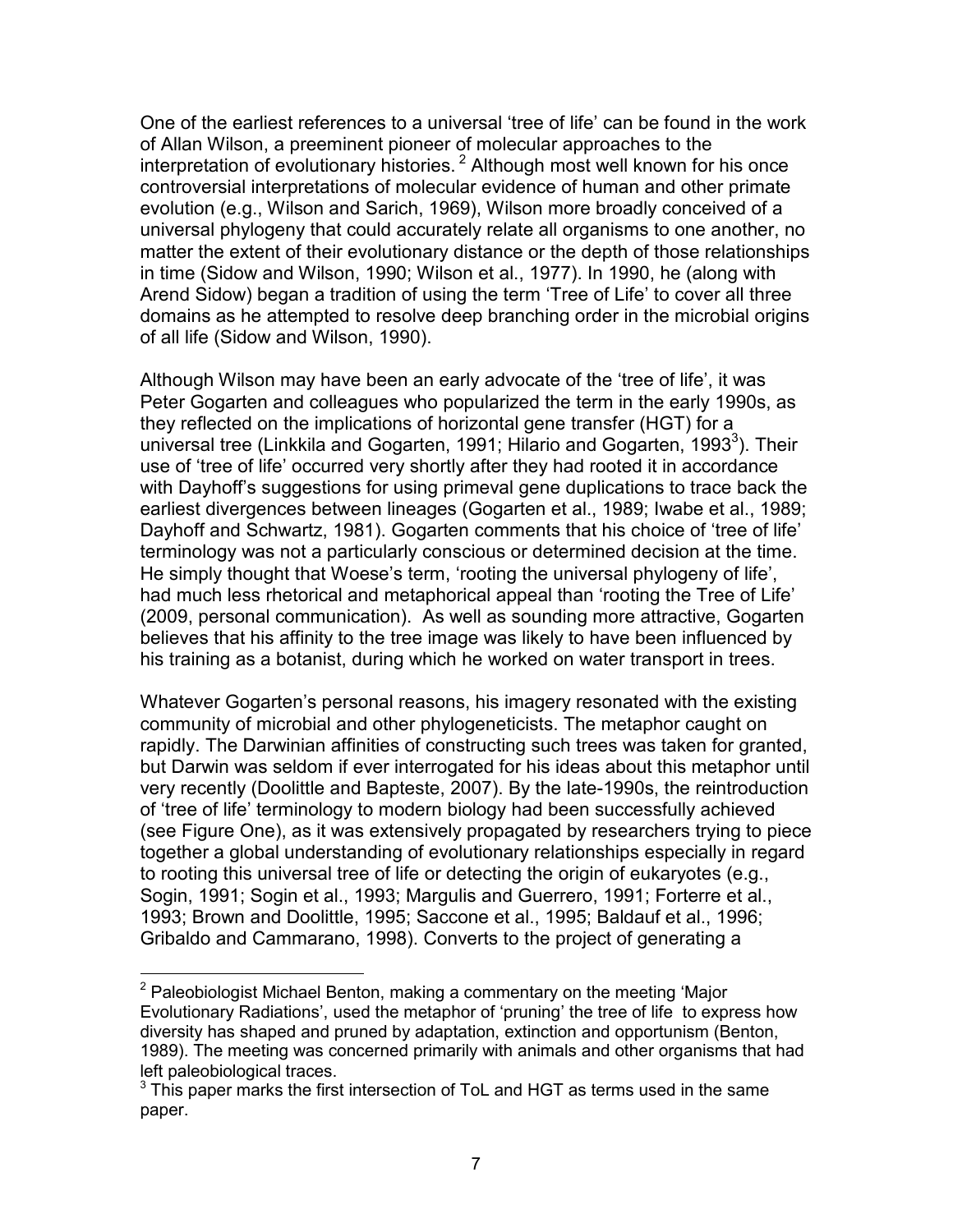universal understanding of life were by no means exclusively microbial geneticists or microbial phylogeneticists, although the most fundamental efforts were driven by those communities (e.g., Embley et al., 1994; Forterre et al., 1992; Benachehou-Lahfa et al., 1993).<sup>4</sup>

But accompanying these very earliest uses of ToL were increasingly sophisticated discussions of HGT and lateral gene transfer (LGT).<sup>5</sup> Even the very first papers putting such terms together (e.g., Linkkila and Gogarten, 1991; Hilario and Gogarten, 1993) pointed out the implications of LGT and how it could undermine the very idea of a single universal tree. Once thought of as a process that occurred due to laboratory manipulations, microbial phylogeneticists and other biologists quickly became convinced that LGT existed and was important in natural environments, such as the human body (Anderson, 1968; Jones and Sneath, 1970; Reanney, 1977; Coughter and Stewart, 1989). Cases of crosslineage genetic exchange rapidly gained a great deal of attention, suggested one commentator, because 'they challenge common perceptions about inheritance and the sanctity of species … [they have the] tantalizing … aura of heresy' (Sprague, 1991: 530, 531). One of the very first proposals that a tree-of-life representation of evolutionary history was not only challenged but deeply problematized was the Gogarten paper suggesting that HGT might imply a 'web of life' structure to evolutionary history rather than a tree (Hilario and Gogarten, 1993). But for most microorganismal tree builders, a discovery of gene transfer was an anomaly that might need to be reported but would not fundamentally endanger the basic tree structure (e.g., Wilson et al., 1977; Schwartz and Dayhoff, 1978; Dayhoff and Schwartz, 1981; Wheelis et al., 1992; Woese, 1987; 2000; Woese et al., 1980).

By the late 1990s a steady stream of papers on HGT and LGT had become a flood, with the frequency of the term HGT quickly overwhelming that of LGT (Figure One). But the ToL concept grew along with them, even if not at the same pace. Two publications that contributed to cementing the term 'Tree of Life' into general use were W. Ford Doolittle's influential papers that drew attention to the implications of LGT and predicted the demise of the Tree. One of them was in a popular publication, *American Scientist* (Doolittle, 2000); the other a highly cited paper in *Science* (Doolittle, 1999<sup>6</sup>). This key publication summed up the issues facing microbial phylogeny and suggested that the new Woesian paradigm was besieged. Its diagnosis as well as aim was the 'uprooting' of the Tree of Life. That message was reinforced by a further powerful visualization in another

 $\overline{a}$ <sup>4</sup> Many of the later uses of 'tree of life', especially in the 2000s, are partial, applying to particular groups of organisms (e.g., 'avian tree of life', 'angiosperm tree of life').

<sup>&</sup>lt;sup>5</sup> HGT and LGT are synonymous terms, although the former is now more commonly used (see Figure One). Although there are occasional remarks made that LGT is favoured by more radical evolutionary microbiologists (O'Malley and Boucher, 2005), some of the strongest challenges to a single Tree of Life come from researchers who use HGT as their preferred term (e.g., Gogarten, 1995).

<sup>&</sup>lt;sup>6</sup> This paper marks the first intersection of ToL and LGT in the same paper.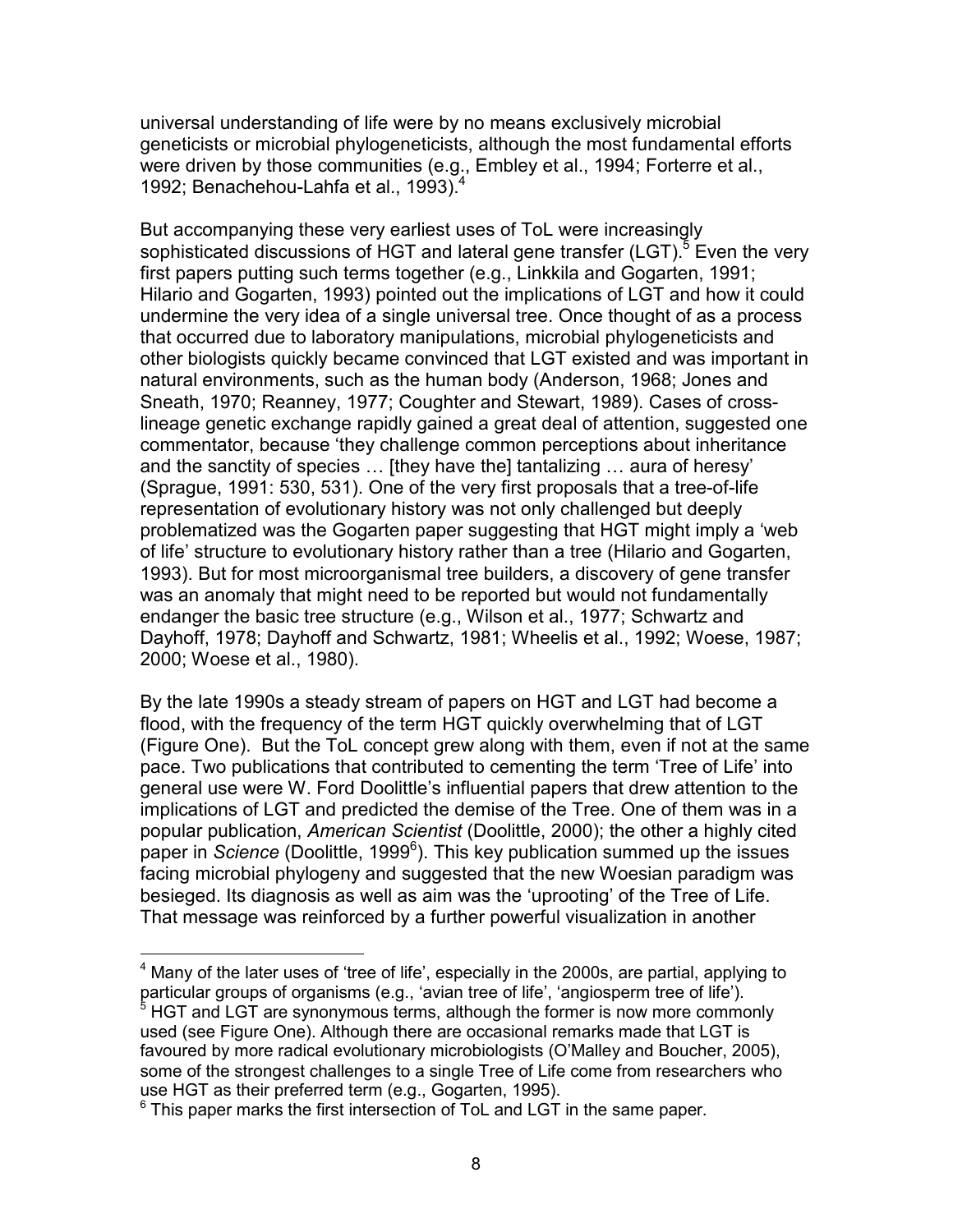article, by Bill Martin, who also aimed to convince a broader readership of the deeply perturbing consequences of LGT (Martin, 1999). These papers and a slew of associated publications not only deconstructed in important ways the project of microbial phylogeny but also began to reconstruct it in ways that are still now setting the agenda, whatever 'side' participants are on.

## **3. The deconstruction of the Tree of Life**

Throughout the 80s and 90s, and into the 2000s, the understanding of what molecules could do for phylogeny made a huge epistemological shift: from being tools which could test existing theories about organismal relationships to becoming the very source of novel hypotheses about the evolutionary history of organismal groups (Doolittle, 1996). Numerous papers, both original research and reviews, set out scenarios of rampant and promiscuous LGT (e.g., Syvanen, 1987; Doolittle and Brown, 1994; Lan and Reeves, 1996; Martin, 1999; Gogarten et al., 2002). The more sequence data that was accumulated, the less resolution to messy branching patterns they seemed to offer – quite contrary to the earlier expectations of Woese and colleagues (e.g., Woese et al., 1980). There were increasing reports of conflict between phylogenies from different genes or sets of genetic data, and between genetic data and accepted organism-based classifications. These incongruent findings indicated that different evolutionary processes, including LGT, had been at work at different levels of biology, and that rRNA trees were disappointingly inadequate for the purpose of constructing a representative tree of life.

An additional complication to LGT between species (and genera, families, phyla and even domains) came from deepening recognition of the intra-species recombination of genetic material in prokaryotes (mostly bacteria). In a number of taxa, a single prokaryote species label was found to cover a multitude of genomically differentiated strains due to the homologous recombination of acquired DNA fragments. Although these acquisitions within species are more similar than those gained from evolutionarily distant groups, the acquired and recombined DNA nevertheless further reticulates the evolutionary history of the organisms involved and refuses the straightforward mapping of the histories of genes, genomes and organisms onto one another (Spratt et al., 2001; Feil et al., 2001; Feil and Spratt, 2001; Lawrence, 2002; Lawrence and Retchless, 2009; Maynard Smith et al., 2000). As troublesome as this reticulation (inter- and intraspecies) seemed with limited genetic datasets, it became even worse with the advent of genomics in the 1990s.

Genomics, which has transformed microbiology in numerous ways (Koonin, 2009; Ward and Fraser, 2005; Gogarten et al., 2009), has made extensive contributions to comparative evolutionary analyses of microbes – possibly the technology's greatest success story so far. Analyses of single microbial genomes have revealed many to have mosaic or patchwork genomes. Acquisitions of DNA from other lineages (often other domains) comprise at least 17% of the *Escherichia coli* K12 genome, 24% of the genome of the thermophilic bacterium,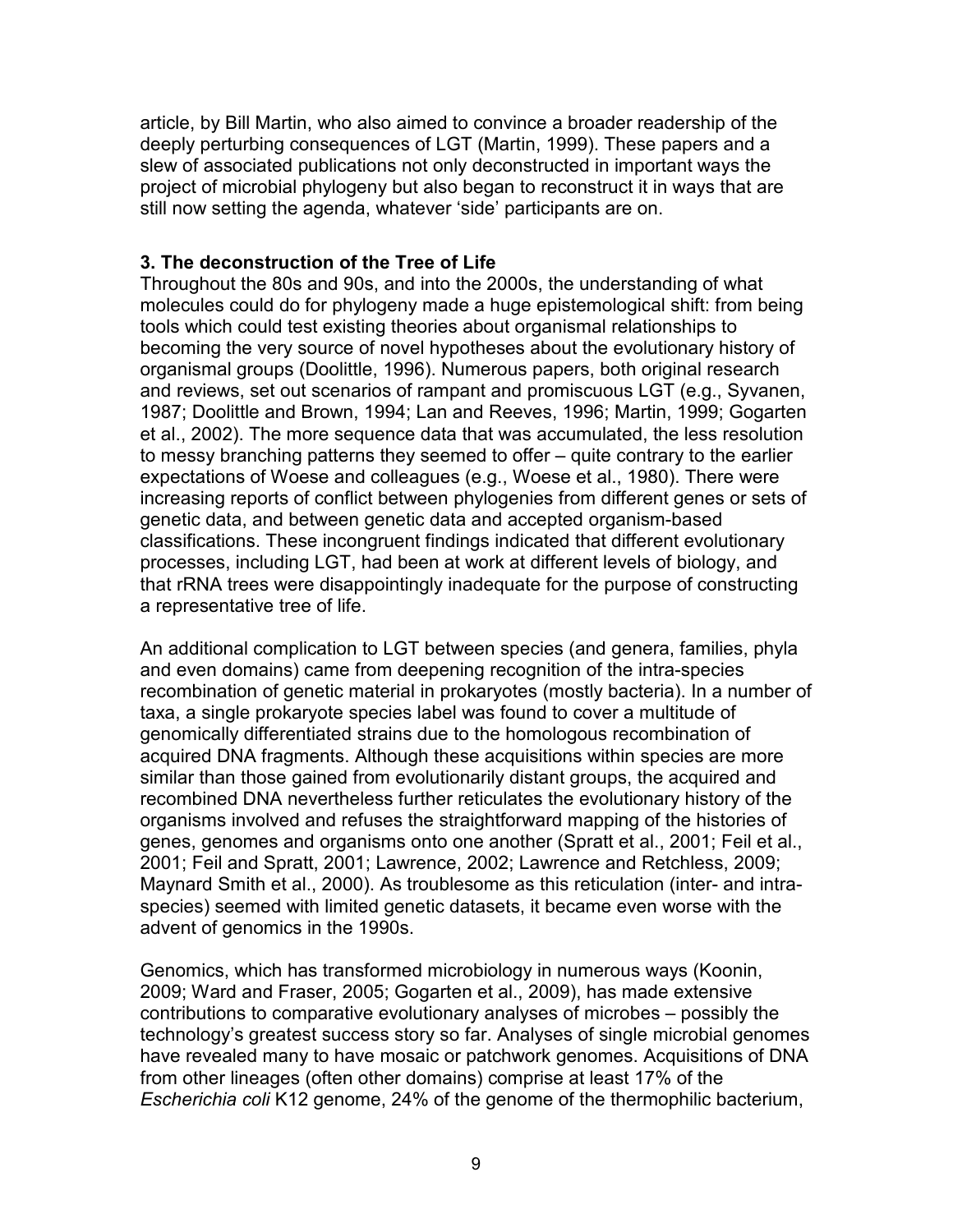*Thermotoga maritima*, and 34% of the genome of the mesophilic archeon, *Methanosarcina mazei* (Lawrence and Ochman, 1998; Nelson et al., 1999 Deppenmeier et al., 2002). Recently, a detailed analysis of four Thermotogales genomes in addition to *T. maritima* has found that only a tiny proportion of the genes of these organisms has *not* been transferred at some point in their evolutionary histories (Zhaxybayeva et al., 2009a). Not only do such transfers cross large phylogenetic distances, but many make functionally crucial contributions to the lifestyle of the recipient. Furthermore, strains in some prokaryote taxa have been found to vary hugely in gene content and to have wide-ranging phenotypic differences, with more variation expected in every genome sequenced from the same taxon (Welch et al., 2002; Medini et al., 2005; Tettelin et al., 2008; Lapierre and Gogarten, 2008).

Many prokaryote to eukaryote transfers have also been detected (Andersson et al., 2006; Alsmark et al., 2009; Loftus et al., 2005; Hotopp et al., 2007), and a few eukaryote to prokaryote donations (Keeling and Palmer, 2008). There also appear to be some eukaryote to eukaryote exchanges, that have crossed small and large evolutionary distances (Busslinger et al., 1982; Lang, 1984; Syvanen, 1984;<sup>7</sup> Andersson, 2005; 2009; Richards et al., 2009). Ambitious LGT searches have even ventured into the human genome analyses and found – quite erroneously – bacterial transfers into the vertebrate lineage (Stanhope et al., 2001; Salzberg et al., 2001; Andersson et al., 2001). But despite some excesses, LGT and HGT findings and credibility flourished (Figure One), accompanied by growing doubts about the very project of constructing a single universal tree of life.

Central to the Tree doubters' assault is the claim that there is no universal tree, whether this is called a universal phylogeny or more dramatically The Tree of Life. Trees exist for doubters, to be sure, but as partial representations of a much more complex evolutionary process, especially in the prokaryotic world. But these LGT-based challenges to the very possibility of a tree of life came up against an entrenched opposition. A certain amount of the interest in LGT, as depicted in Figure One, was aimed at showing such findings to have been put to the service of tenuous and overinterpreted theoretical conclusions. These more conservative analyses of genetic and phylogenetic discordance consisted of a variety of attempts to save the concept of a universal tree and to develop methods that would deal effectively with incongruences. For at least one group of microbial phylogeneticists, species and the universal tree are crucial for the development of a truly Darwinian microbiology, and too many theoretical concessions to the existence of LGT are merely destructive (e.g.: Kurland et al., 2003). From the point of view of these commentators, LGT may occasionally blur vertical patterns (the tree-like structure), but its effects should not be exaggerated to the extent that the tree disappears (Snel et al., 2005). And the fact that LGT is usually detected against the background of a reference tree, particularly the 16S

 $\overline{a}$ 

 $<sup>7</sup>$  Not all of the earlier cases have withstood subsequent scrutiny.</sup>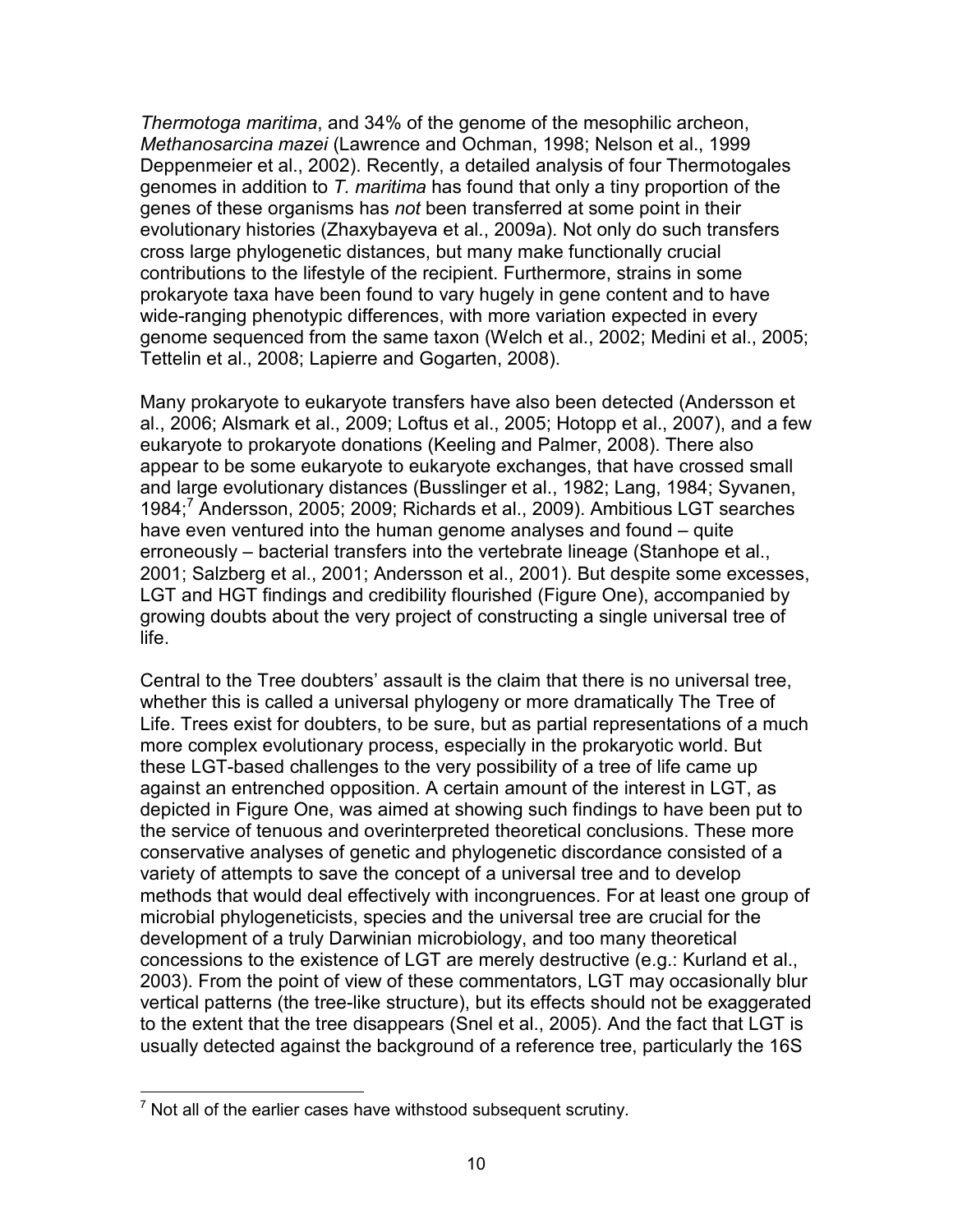rRNA tree (Gogarten, 1995), seemed contradictory to tree supporters, who saw no way forward without the framework a universal tree provided.

However LGT is acknowledged, the pursuit of a global phylogeny – or at least a phylogeny that imposes evolutionary order on early Archaea, Bacteria and Eukarya – is a major undertaking. Problematic in any endeavour to construct this tree is finding sufficient signal of the process of bifurcation so that it can be recovered in a biologically meaningful representation (Beiko and Ragan, 2009). All methods that attempt to tease out this pattern from LGT, gene duplication and differential loss, poor signal and phylogenetic artefact have to rationalize numerous exclusions and layers of interpretations to arrive at a tree, which may, in the end, be neither the history of any single gene nor the history of the organism itself (Swithers et al., 2009; Haggerty et al., 2009; Lawrence and Retchless, 2009). Nevertheless, it is undeniable that traces of vertical signal are often found through a variety of analyses, and the question then becomes one of whether such signal should be taken as the central truth of the evolutionary past or just one amongst several measures and representations of genetic relatedness. 'Highways' of gene exchange may, in fact, have more to say than vertical descent about major events in the evolutionary history of many groups of organisms (Beiko et al., 2005; Huang and Gogarten, 2006). LGT may be in many cases the creative force that structures organismal relationships and the patterns detected by phylogenetic analyses (Zhaxybayeva et al., 2009b). Presuming coherence and congruence to be produced only by vertical descent will result in an inadequate understanding of evolutionary history and organismal relationships.

Different approaches to preserving the tree, with different degrees of recognition of the evolutionary importance of LGT, have developed over the last decade (Ragan and Beiko, 2009; Brown, 2003; House, 2009). For conceptual convenience we can label some of the more recent efforts 'core genome' approaches (concerned with a biologically existent stable core of genes that can be taken to represent the organismal lineage) and 'central trend' approaches (focused on finding methods for weaving together vertical signals that may not agree in all of their histories). The minimal phylogenetic core approach seeks to identify genes that have a wide representation and also, that produce congruent phylogenetic signal (e.g., Lerat et al., 2003; Daubin et al., 2003). Selection of such genes is crucial. There is little doubt that groups of genes can represent particular and recent evolutionary histories – usually at the genus or family level, sometimes class – but much more scepticism that sufficient genes can be found to constitute the entire tree of life. One well known core analysis examined 191 species genomes from all three domains of life and was able to identify 31 universal genes (Ciccarelli et al., 2006). But because the total number of genes constituting each prokaryote numbers (conservatively) around 3000, the tree constructed by 31 genes is a very limited tree – 'a tree of 1%' at the most, and less if much larger eukaryote genomes are considered (Dagan and Martin, 2006).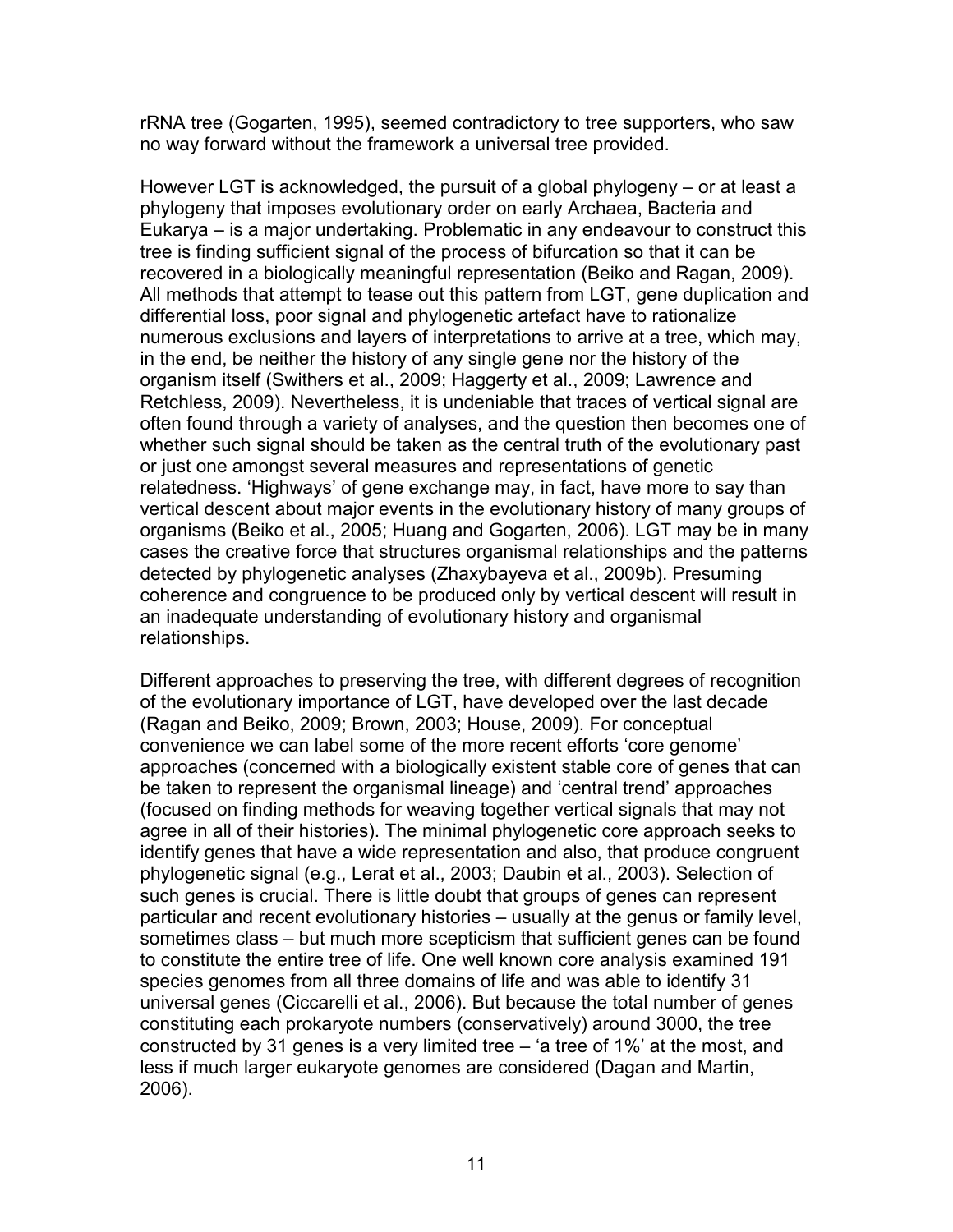Although a flippant response to this problem might be that phylogeneticists are very lucky to have even a small core (Gribaldo and Brochier, 2009), in general, the objection that all existing genes in prokaryote genomes have undergone at least one LGT in the 3.5 billion year history of cellular genomes means that no pure untransferred core exists, and no tree uncontaminated by LGT is constructable (McInerney et al., 2008). A very practical reinterpretation of the core approach is to relax the ubiquity requirement for the categorization of genes as 'core', and aim instead for very common and broadly distributed genes (Charlebois and Doolittle, 2004). This strategy has some conceptual overlap with what is sometimes called the central trend approach, in which the aim is to piece together whatever signal there is in a large body of data and see how much of it constitutes a universal tree.

A conceptually intriguing example of a central trend approach by Eugene Koonin and colleagues formulates its method as an effort to highlight vertical 'tree' patterns against the 'forest' of life (Koonin et al., 2009; Puigbò et al., 2009). This study thoroughly acknowledges the pervasiveness of LGT but nevertheless finds a central trend of vertical descent from the consensus trees of highly conserved genes. Each tree is assessed against all other trees (the forest) for inconsistency, and the most consistent trees put in a category of 'nearly universal trees' or NUTs. The central trend, composed of NUTs, is very faint at deep phylogenetic levels, except for the signal of bifurcation between archaea and bacteria. The overall conclusions of this analysis are that recovery of a universal tree-like structure is possible from some parts of genomes and for some part of life's history (Puigbò et al., 2009; Koonin et al., 2009). The authors urge their study to be seen not as a failure to recover a complete Tree, but as a success. Not only has it given further reason to pursue such methodologies, but the nature of limitations of the Tree itself are now understood more clearly. Is such a tree a total representation of evolutionary history? No. Does this analysis imply that LGT events should be removed from the picture? Again, no: this is an example of an integrated approach that opens up a constructive route of ongoing inquiry and shows its current limits.

'Whether or not this central trend is denoted a tree of life could be a matter of convention and convenience, but the nature of this trend as well as the other trends that can be discerned in the forest merit investigation' (Puigbò et al., 2009: 12).

In other words, the authors leave open the ontological status of the tree (the nature of its existence), in favour of advancing its usefulness as an epistemological tool – something that generates knowledge.

#### **4. What are the current state and future prospects of the Tree of Life?**

If we think further about conceptions of the Tree of Life as a core or central trend, it is clear that these notions are already only conceptual cousins to the early Tree of Life conceptions, in which vertical descent by modification was supposedly revealed straightforwardly by most of the data. This basic understanding of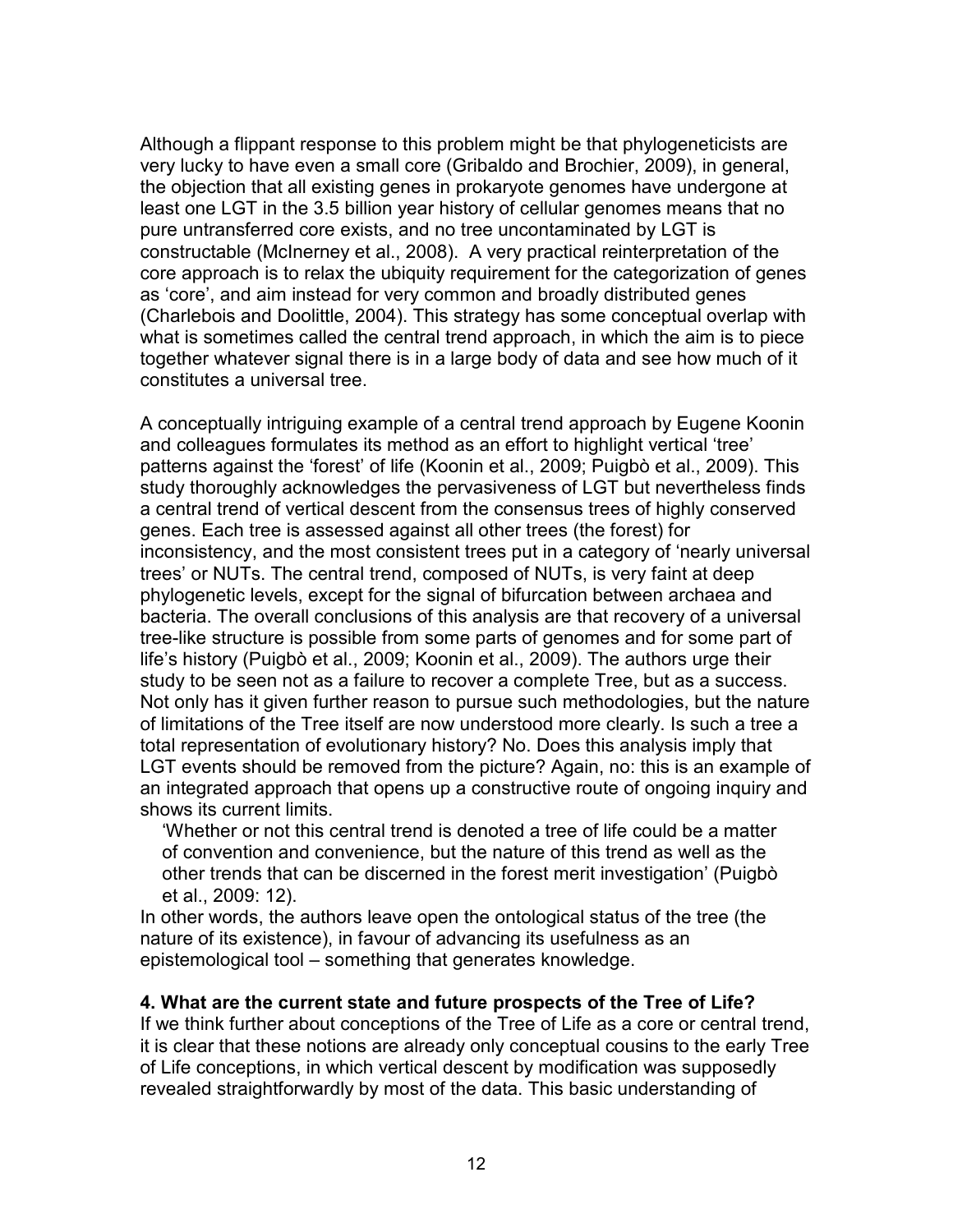evolution has been profoundly enriched by insights into dynamic genome-based evolutionary processes, in which a range of entities play major adaptive roles (Norman et al., 2009; Jain et al., 2003; Gogarten and Townsend, 2005; Ragan and Beiko, 2009; Brüssow, 2009; Bapteste and Boucher, 2009). But such conceptual transitions imply, according to some analyses, that the microbial phylogeny community should see the Tree of Life as a ladder, and that it should now be kicked away because it has taken the community to the top of its usefulness and can go no further (Doolittle and Bapteste, 2007). Simply clinging to it for security is not a good scientific option, runs this argument.

For many tree analysts, however, challenges to the Tree of Life from LGT have led not to its abandonment but to a different ontologically based shift in conceptualizing the tree. Rather than seeing it as a tree of *species*, based on a tree of genes or genomes, the Tree has been reinvented as a tree of *organisms*, or equivalently, a tree of cells (e.g., Woese, 2002). One reason for taking the latter option is that the history of life is in fact a history of bifurcating cell divisions and genome replication: The 'Tree of Cells' (Puigbò et al., 2009). For some modellers, a tree structure simply represents the history of cells, and it is the organismal backbone on which the web-like structure of genome evolution can be draped (Gribaldo and Brochier, 2009). 'The species tree could still [therefore] be a useful concept even if incongruent with *every* gene tree' (Daubin and Galtier, 2008 – emphasis added). What phylogeny is doing from this perspective, it is claimed, is taking the true history of organisms and not being deceived by the wayward history of some (or all) parts of the constitutive genomes (Gribaldo and Brochier, 2009: 3). The rationale seems to be that the tree of organisms is (somehow) available as a reference tree, even though any tree of cell divisions has to be interpreted as a tree of species in order to make any evolutionary sense (a tree of individual organisms would not be enough), and for most unicellular organisms the evidence is still going to be gathered almost exclusively from genomes. None of the problems of the traditional bifurcating tree of species is avoided in this conceptual reconstruction, but it constitutes an interesting appeal to the existence of evolutionarily necessary processes.

A major philosophical question that arises here is the distinction between the epistemology (or methodology) of trees and their ontology or the nature of their existence in the world. For many commentators the two are conflated: the postulated existence of the Tree means that it must be knowable. Richard Dawkins sums up this sort of conflation very aptly:

'For there is, after all, one true tree of life, the unique pattern of evolutionary branchings that actually happened. It exists. It is in principle knowable. We don't know it all yet. By 2050 we should – or if we do not, we shall have been defeated only at the terminal twigs, by the sheer number of species' (2003: 112).

For anyone who has thought at all about prokaryote evolution is it clear that Dawkins may be right about a tree of animals (Dagan and Martin, 2009), but he is unlikely to be right about a tree of all life (Eldredge, 2005). And even though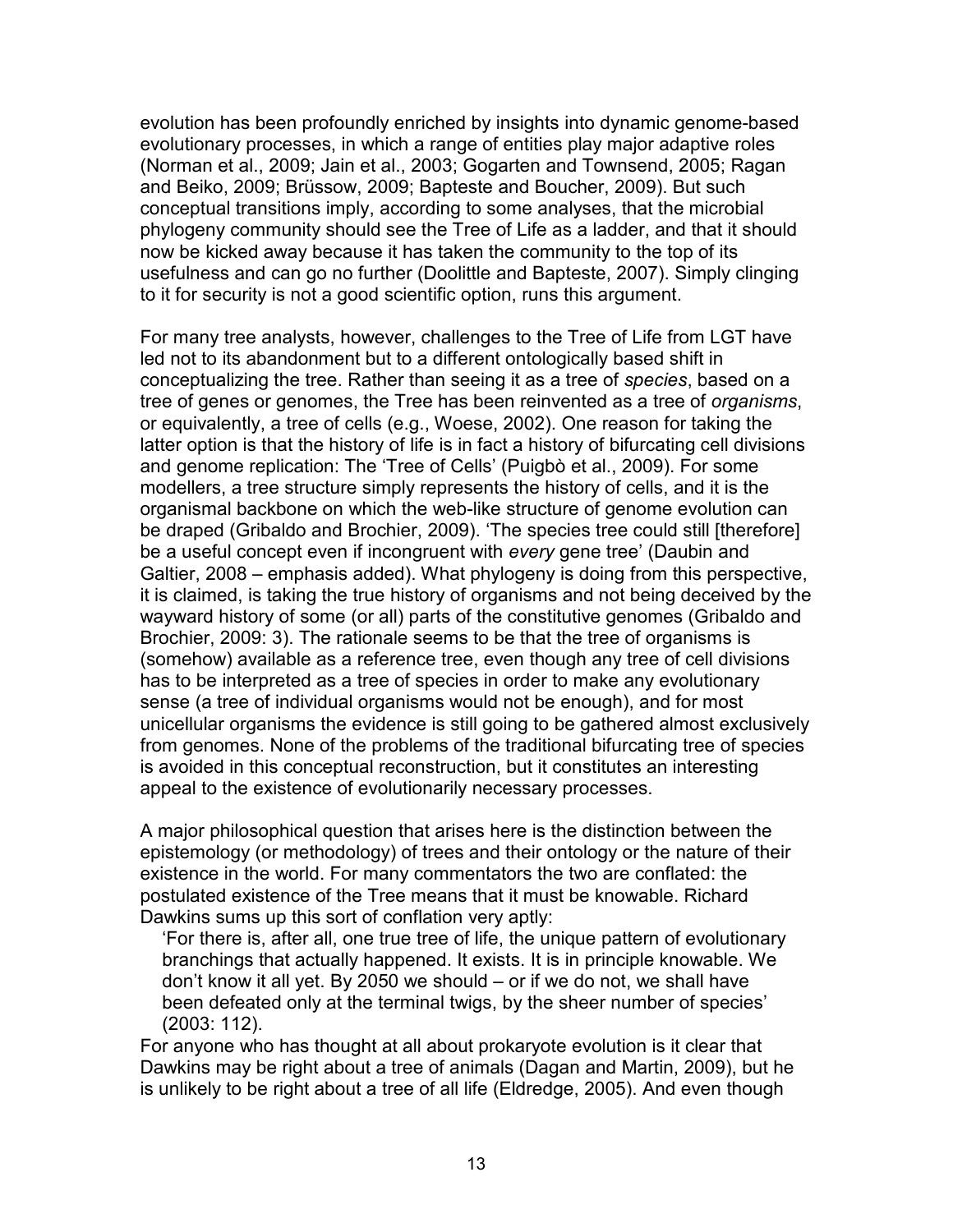many microbiologists might be willing to acknowledge that some evolutionary processes form a fundamentally tree-like pattern, they are just as likely to accompany this acknowledgement with questions about its *knowability* in relation to prokaryote evolution.

But Dawkins does express quite aptly the pervading background assumptions to the idea of a universal tree of life. These are echoed by more abstract statements by philosophers of evolution that Dobzhansky's famous dictum should be interpreted to read, 'Nothing in biology makes any sense except in the context of its place in phylogeny, its context in the tree of life … reconstructing that tree is critical to understanding the living world' (Sterelny and Griffiths, 1999: 379). What they are articulating is a deeply held intuitive conviction that of course all evolution involves groups arising out of groups, and that every organism should belong to one of those groups. But the claim does not address how much of this process can be known, and whether in fact it is the primary thing to be known about evolutionary processes. As Ragan and fellow authors put it,

'LGT is a central modality of genome evolution, and treating it purely as a distraction from vertical (parent-to-offspring) transmission hinders us from appreciating the plurality of mechanism and pattern beyond a unitary tree of life' (Ragan et al., 2009: 2171).

Not only does the conventional schema of a tree need to be accurately supplemented by LGT processes – another methodological complication (Zhaxybayeva, 2009; Poptsova, 2009) – but it also needs to accommodate other patterns from major evolutionary events, such as endosymbiosis, hybridization, co-evolving symbioses and other such instances of lineage fusion and innovation (Gogarten and Townsend, 2005; Dagan and Martin, 2006; Martin and Müller, 2007; Lake, 2009; Fournier et al., 2009; Foster et al., 2009; McInerney et al., 2008; see also Archibald and Simpson, this volume). All these processes are of major evolutionary importance, and their exclusion by strict tree conceptions would seem to be far more problematic than recognizing the 'universal' tree as a representation of some but not all evolutionary history. An additional issue is whether to separate representations and theories of eukaryote and prokaryote evolution, due to the different tempos, modes and outcomes involved (Dagan and Martin, 2009; Bapteste et al., 2009).

For many purposes, a tree of life is still a valuable ambition. It serves as a general metaphor of evolutionary relatedness, even if those relationships cannot be captured by a strictly bifurcating pattern. It accepts fundamental distinctions in cell type and physiology that are central to the evolution of life on earth. It provides a way in which to order biological knowledge for both scientific and broader social purposes (e.g., www.tolweb.org). Even some pro-Tree commentators are able to agree that any construction of a universal tree is in fact a human-made conceptual tool that is useful for *some* relationships and for heuristically imposing order on the world.

'In my view, a tree is just a human-made conceptual tool that we might decide to adopt if it *means* something to us, like any other graphical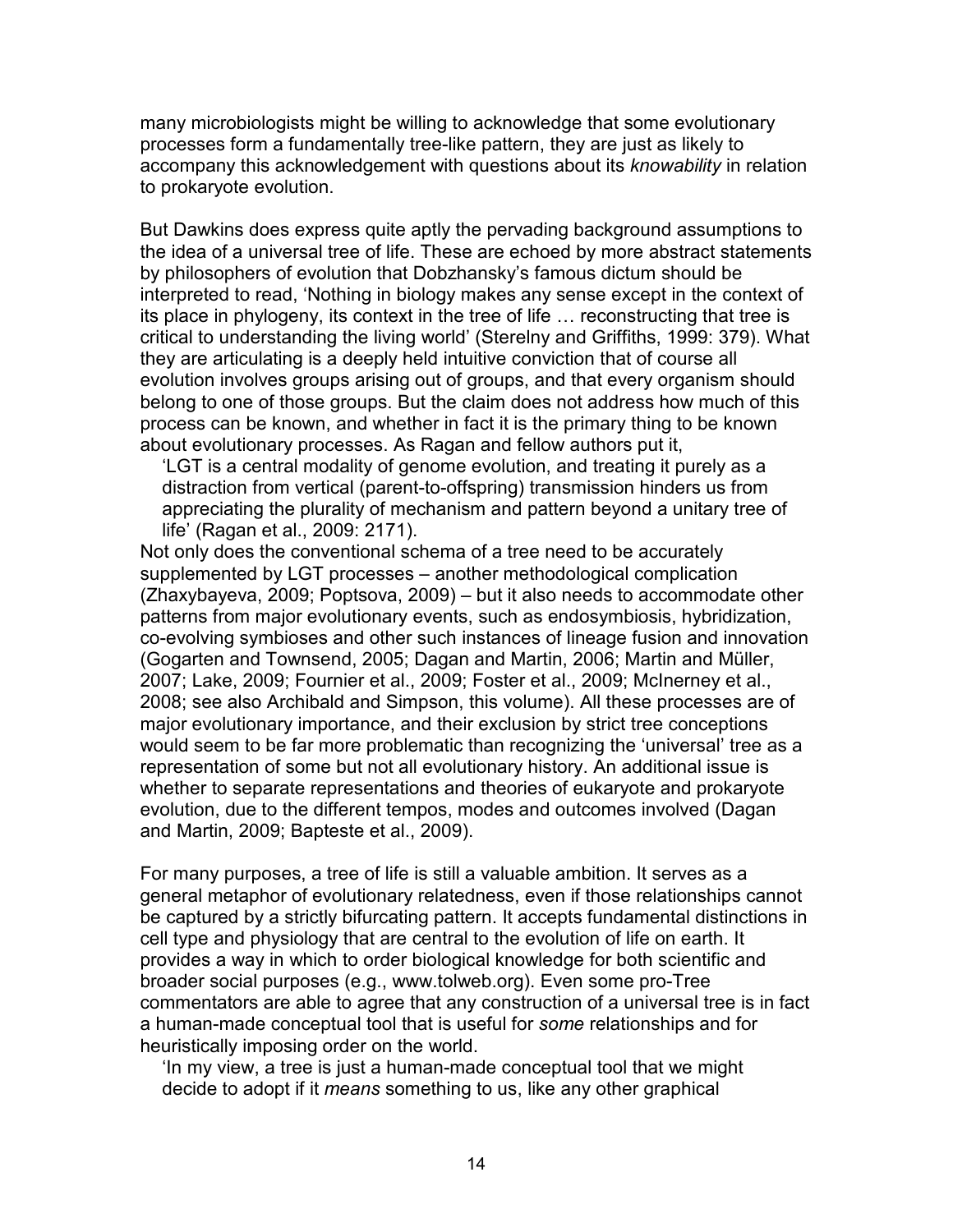representation, irrespective of its "existence" in the real world' (Galtier, 2009).

In reaching this conventionalist viewpoint, a conceptual rapprochement becomes possible between those who would persist with the idea of a universal tree, and those who have long been arguing against the unilateral deployment of trees to represent prokaryote evolution:

'I have no objection to the continued use of an rRNA tree (or of any other agreed upon averaging or gene core-based TOCD&S [tree of cell division and speciation]) as a conventional framework for *classification*, provided everyone knows that that is all that it might be, a conventional taxonomic framework, not the TOL with all its baggage. Other ways of classifying microbes (for instance by gene content or ecological role or indeed by relative position in a multidimensional network) might well have more predictive value, but still this relatively stable hierarchical scheme would serve a very useful organizing function. In fact, I think this is the posture that many microbiologists have already accepted' (Doolittle, 2009b).

This pragmatic stance, adopted by microbiologists in a variety of forms, may explain why the Tree of Life is thriving as never before despite all the challenges to its realness and epistemological legitimacy. Hundreds of biologists participate in an online attempt to understand the totality of genealogical relationships (www.tolweb.org), and as Figure One shows, the trend towards increasing citation of the term 'tree of life' continues into the end of the first decade of this millennium. Part of this popularity is inspired by the 'Darwin year' of 2009, of course (the 200th anniversary of his birth, and the 150th of the publication of the *Origin*), but much is probably due to the unifying capacity of this metaphor. We live in times of both increasingly fine-grained and high-volume data on biodiversity, which at a genetic level indicate far more complex evolutionary relationships than there are clear visualizations for. And, as science becomes more specialized and technical, the existence of a unifying metaphor for at least some biological knowledge is of deep appeal – both inside and outside science. As Woese noted, the tree of life might also unite disciplines, notably microbiology:

'provided at last with a phylogenetic articulating framework, microbiology can now grow to become a complete biological discipline' (Woese, 1994b: 1602).

## **Conclusions**

As theories and disciplines mature, the idea that a single framework is vital to success becomes increasingly questioned. From some points of view in microbial phylogeny, contemporary understandings of LGT mean that it is time, finally, to give up on any 'unifying metanarrative' such as the tree (Doolittle and Bapteste, 2007: 2048), or that it may be appropriate to find another one, such as a Web of Life (Doolittle, 2009a; Dagan and Martin, 2009) or even a Ring of Life (Lake et al., 2009). The more general question that might be raised at the end of such an overview is whether the Tree itself still relevant. Does it continue to provoke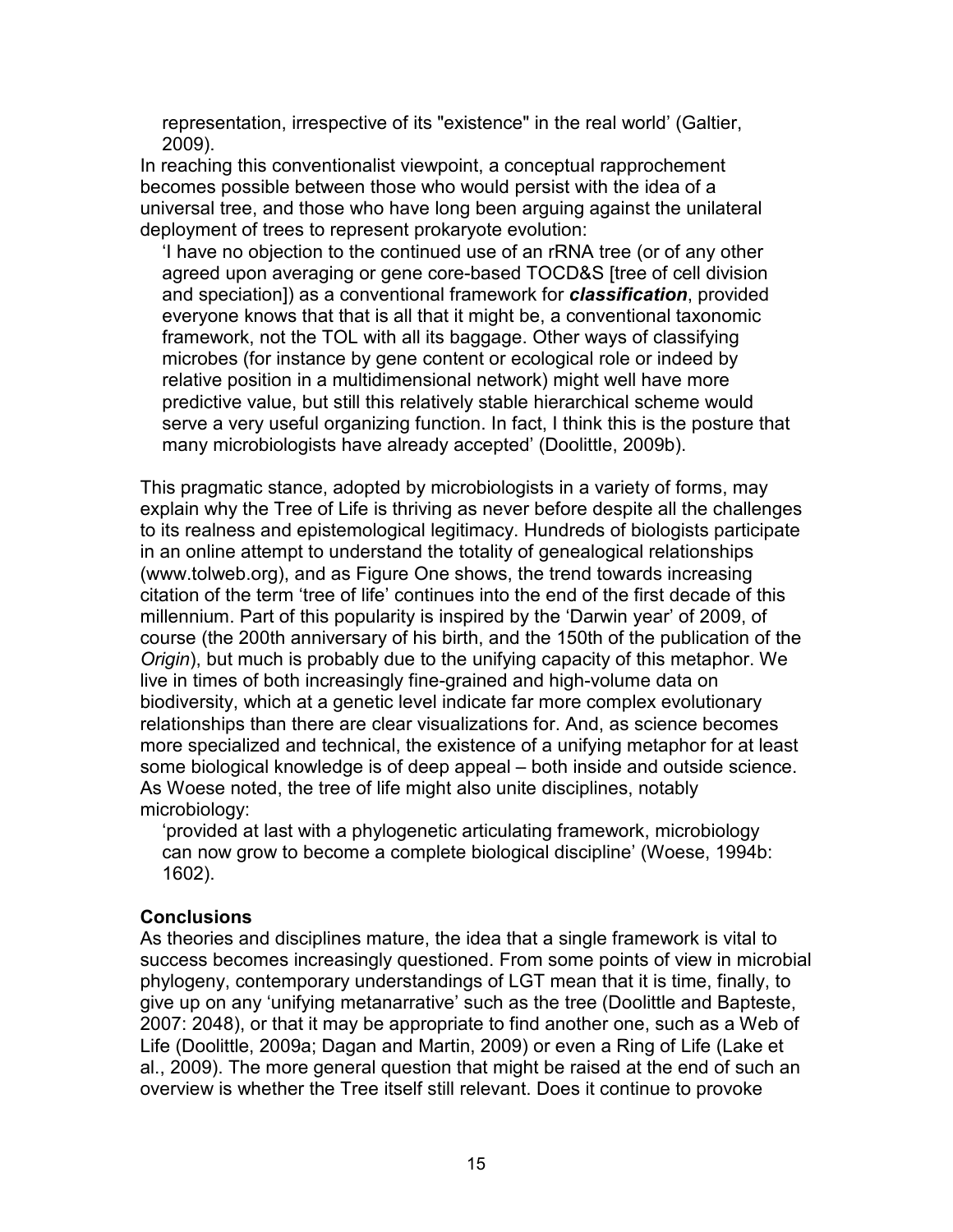challenges, defences and an ongoing parade of valuable findings, both for and against its existence? From a practical perspective, the Tree of Life can be conceived as a central illustration of the process of scientific inquiry. As a heuristic, it has advanced understanding, despite its many (now obvious) inadequacies. And as a metaphor and theory, it functions not only to guide further investigation but to orient and integrate a multiplicity of communities and technologies. As in all enduring and powerful scientific avenues of inquiry, the pertinent question is not the abstract one of 'Is there a tree?', but the practical ones of 'What is achieved by thinking about trees? What is not achieved by thinking about trees?' As an emblem of how science works, the universal tree is not and has never been purely about wrongness and rightness, but about its practical knowledge-producing value. As long as the notion of a Tree stimulates inquiry it is valuable; the moment it is taken for granted it loses its scientific power and becomes just an everyday assumption or an unchallengeable metaphysical assertion. As a deeply contested concept, informing a battery of different approaches and a variety of biological goals, the Tree's demise is still far off in the future. But it too has a history that has branched into different conceptualizations, methods, and representations, so the future is inevitably one of trees and not a Tree.

#### **Acknowledgements**

Thanks to Ford Doolittle, Peter Gogarten and Bill Martin for information, insights and encouragement, and to the Leverhulme Trust for funding the Questioning the Tree of Life Network. The research for this chapter was carried out as part of the programme of Egenis, the ESRC Centre for Genomics in Society at the University of Exeter, UK.

## **REFERENCES**

Allan, H.H. (1940). Natural hybridization in relation to taxonomy. In The New Systematics, J. Huxley, ed. (Oxford: Clarendon), pp. 515-528.

Alsmark, U.C., Sicheritz-Ponten, T., Foster, P.G., Hirt, R.P., and Embley, T.M. (2009). Horizontal gene transfer in eukaryotic parasites: A case study of *Entamoeba histolytica* and *Trichomonas vaginalis*. In Horizontal Gene Transfer: Genomes in Flux, M.B. Gogarten, J.P. Gogarten, and L.C. Olendzenski, eds. (NY: Humana), pp. 489-500.

Anderson, E.S. (1968). The ecology of transferable drug resistance in the enterobacteria. Annu. Rev. Microbiol. 22, 131-180.

Andersson, J.O. (2005). Lateral gene transfer in eukaryotes. Cell. Mol. Life Sci. *62*, 1182-1197.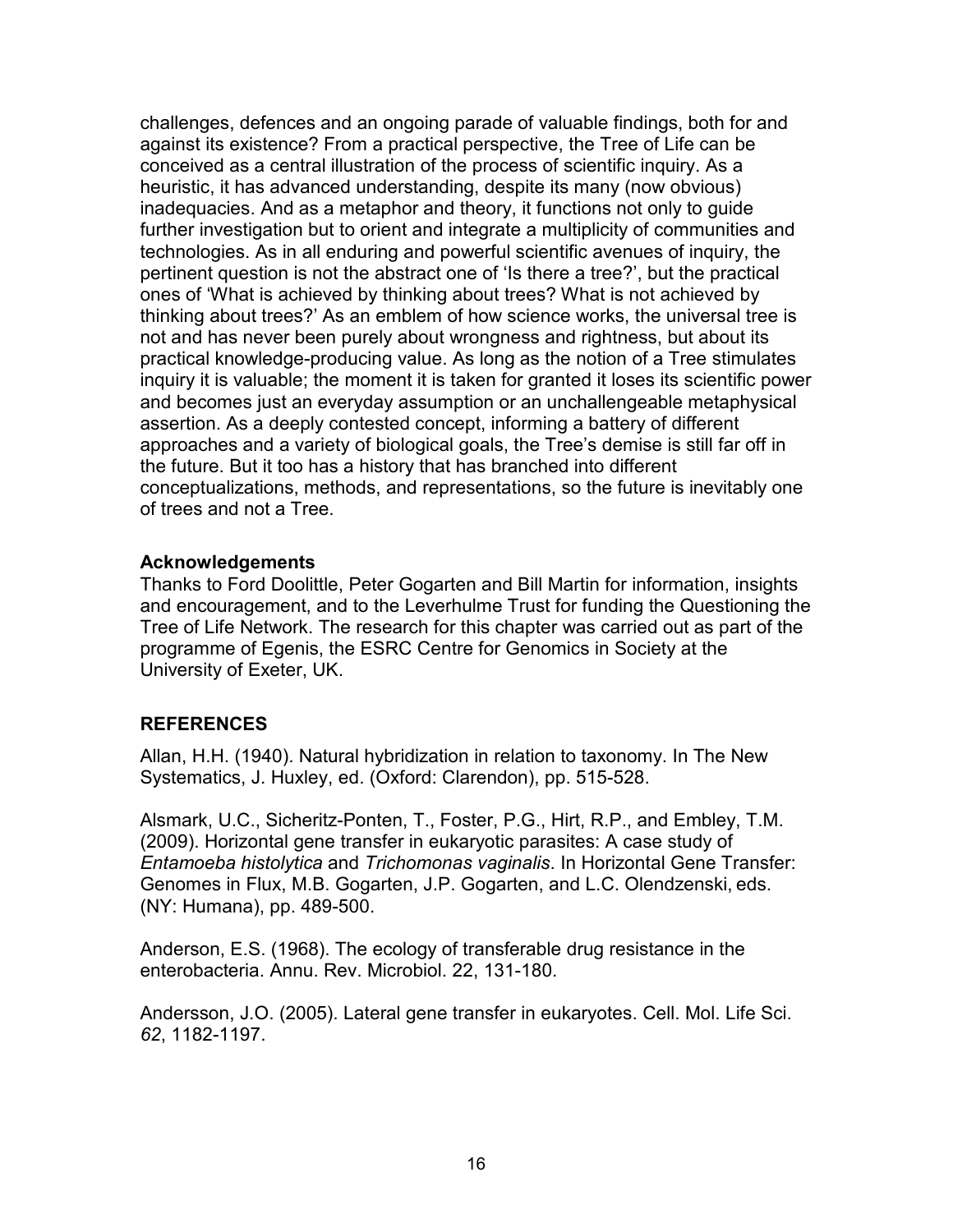Andersson, J.O. (2009). Horizontal gene transfer between microbial eukaryotes. In Horizontal Gene Transfer: Genomes in Flux, M.B. Gogarten, J.P. Gogarten, and L.C. Olendzenski, eds. (NY: Humana), pp. 473-487.

Andersson, J.O., Doolittle, W.F., and Nesbø, C.L. (2001). Are there bugs in our genome? Science *292*, 1848-50.

Andersson, J.O., Hirt, R.P., Foster, P.G., and Roger, A.J. (2006). Phylogenetic analyses of diplomonad genes reveal frequent lateral gene transfers affecting eukaryotes. Curr. Biol.*13*, 94-104.

Archibald, J.D. (2009). Edward Hitchcock's pre-Darwin (1840) "Tree of life." J. Hist. Biol. *42*, 561-592.

Baldauf, S.L., Palmer, J.D., and Doolittle, W.F. (1996). The root of the universal tree and the origin of eukaryotes based on elongation factor phylogeny. Proc. Natl. Acad. Sci. U.S.A. *93*, 7749-7754.

Bapteste, E., and Boucher, Y. (2009). Epistemological aspects of horizontal gene transfer on classification in microbiology. In Horizontal Gene Transfer: Genomes in Flux, M.B. Gogarten, J.P. Gogarten, and L.C. Olendzenski, eds. (NY: Humana), pp. 55-72.

Bapteste, E., O'Malley, M.A., Beiko, R.M., Ereshefsky, M., Gogarten, J.P., Franklin-Hall, L., Lapointe, F.J., Dupré, J., Dagan, T., Boucher, Y., and Martin, W. (2009). Prokaryote evolution and the tree of life are two different things. Biol. Direct 4:34 doi:10.1186/1745-6150-4-34.

Beiko, R.G., and Ragan, M.A. (2009). Untangling hybrid phylogenetic signals: Horizontal gene transfer and artifacts of phylogenetic reconstruction. In Horizontal Gene Transfer: Genomes in Flux, M.B. Gogarten, J.P. Gogarten, and L.C. Olendzenski, eds. (NY: Humana), pp. 241-256.

Beiko, R.G., Harlow, T.J., and Ragan, M.A. (2005). Highways of gene sharing in prokaryotes. Proc. Natl. Acad. Sci. U.S.A. *102*, 14332-14337.

Benachenhou-Lahfa, N., Forterre, P., and Labedan, B. (1993). Evolution of glutamate dehydrogenase genes: Evidence for two paralagous protein families and unusual branching patterns of the archaebacteria in the universal tree of life. J. Mol. Evol. *36*, 335-346.

Benton, M.J. (1989). Pruning the tree of life. Nature *342*, 129-130.

Brown, J.R. (2003). Ancient horizontal gene transfer. Nat. Rev. Genet. *4*, 121- 132.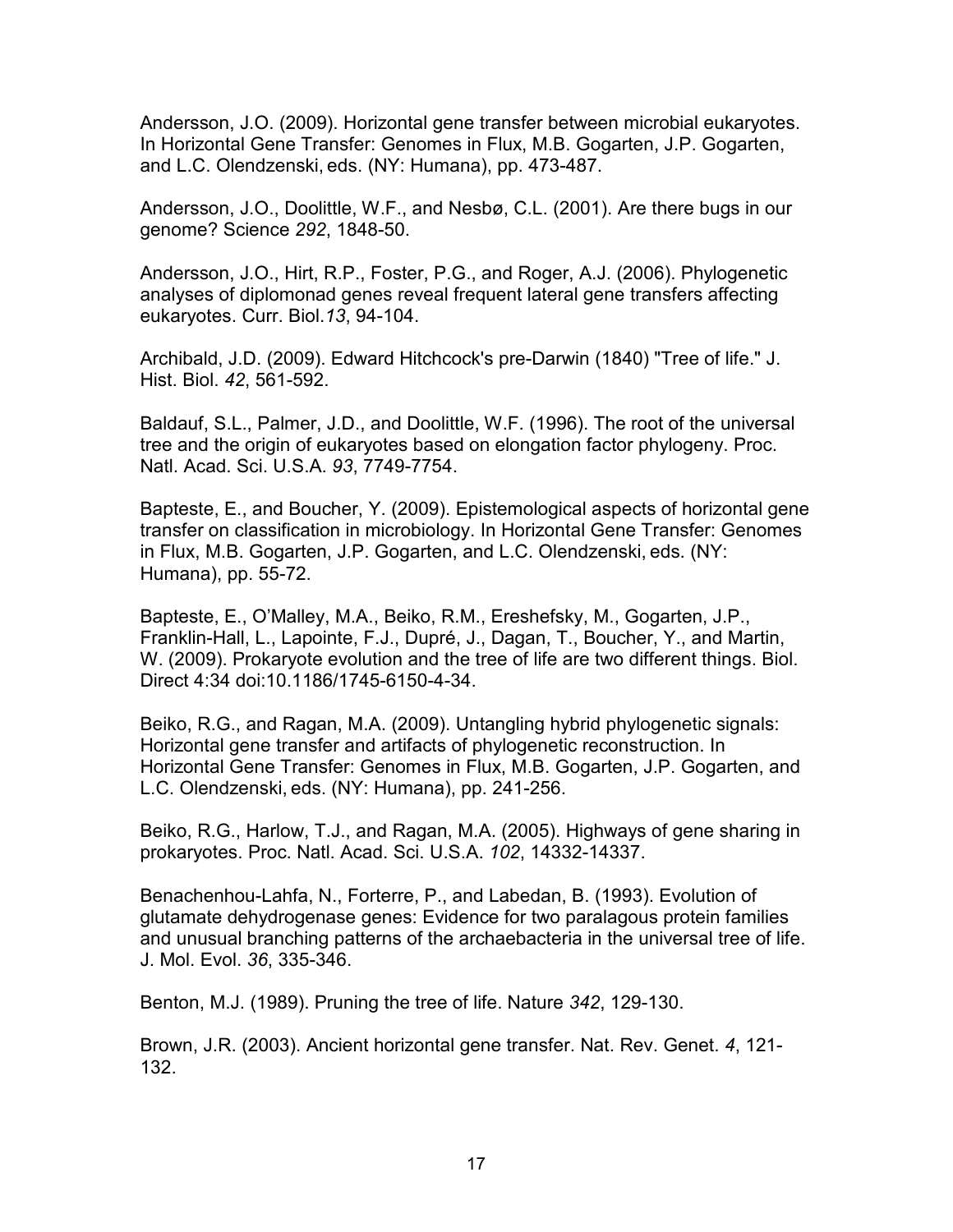Brown, J.R., and Doolittle, W.F. (1995). Root of the universal tree of life based on an ancient aminoacyl-tRNA synthase gene duplications. Proc. Natl. Acad. Sci. U.S.A. *92*, 2441-2445.

Brüssow, H. (2009). The not so universal tree of life *or* the place of viruses in the living world. Phil. Trans. R. Soc. B *364*, 2263-2274.

Busslinger, M., Rusconi, S., and Birnstiel, M.L. (1982). An unusual evolutionary behaviour of a sea urchin histone cluster. EMBO J. *1*, 27-33.

Charlebois, R.L., and Doolittle, W.F. (2004). Computing prokaryotic gene ubiquity: Rescuing the core from extinction. Genome Res. *14*, 2469-2477.

Ciccarelli, F.D., Doerks, T., von Mering, C., Creevey, C.J., Snel, B., and Bork, P. (2006). Toward automatic reconstruction of a highly resolved tree of life. Science 311: 1283-1287.

Coughter, J.P., and Stewart, G.J. (1989). Genetic exchange in the environment. Antonie van Leeuwenhoek *55*, 15-22.

Cracraft, J., and Donoghue, M.J. eds. 2004. Assembling the Tree of Life (NY: OUP).

Crick, F.H.C. (1958). On protein synthesis. Symp. Soc. Exp. Biol. *12*, 138-163. Dagan, T., and Martin, W. (2006). The tree of one percent. Genome Biol. *7*, 118 doi:10.1186/gb-2006-7-10-118

Dagan, T., and Martin, W. (2009). Getting a better picture of microbial evolultion en route to a network of genomes. Phil. Trans. R. Soc. B *364*, 2187-2196.

Darwin, C. (1859). On the Origin of Species by Means of Natural Selection, or the Preservation of Favoured Races in the Struggle for Life, 1st ed. (London: John Murray).

Darwin, C. (1872). On the Origin of Species by Means of Natural Selection, or the Preservation of Favoured Races in the Struggle for Life, 6th ed. (London: John Murray).

Daubin, V., Moran, N.A., and Ochman, H. (2003). Phylogenetics and the cohesion of bacterial genomes. Science *301*, 829-832.

Dawkins, R. (2003). A Devil's Chaplain (NY: Mariner).

Dayhoff, M.O., Barker, W.C., and McLaughlin, P.J. (1974). Inferences from protein and nucleic acid sequences: Early molecular evolution, divergence of kingdoms and rates of change. Orig. Life *5*, 311-330.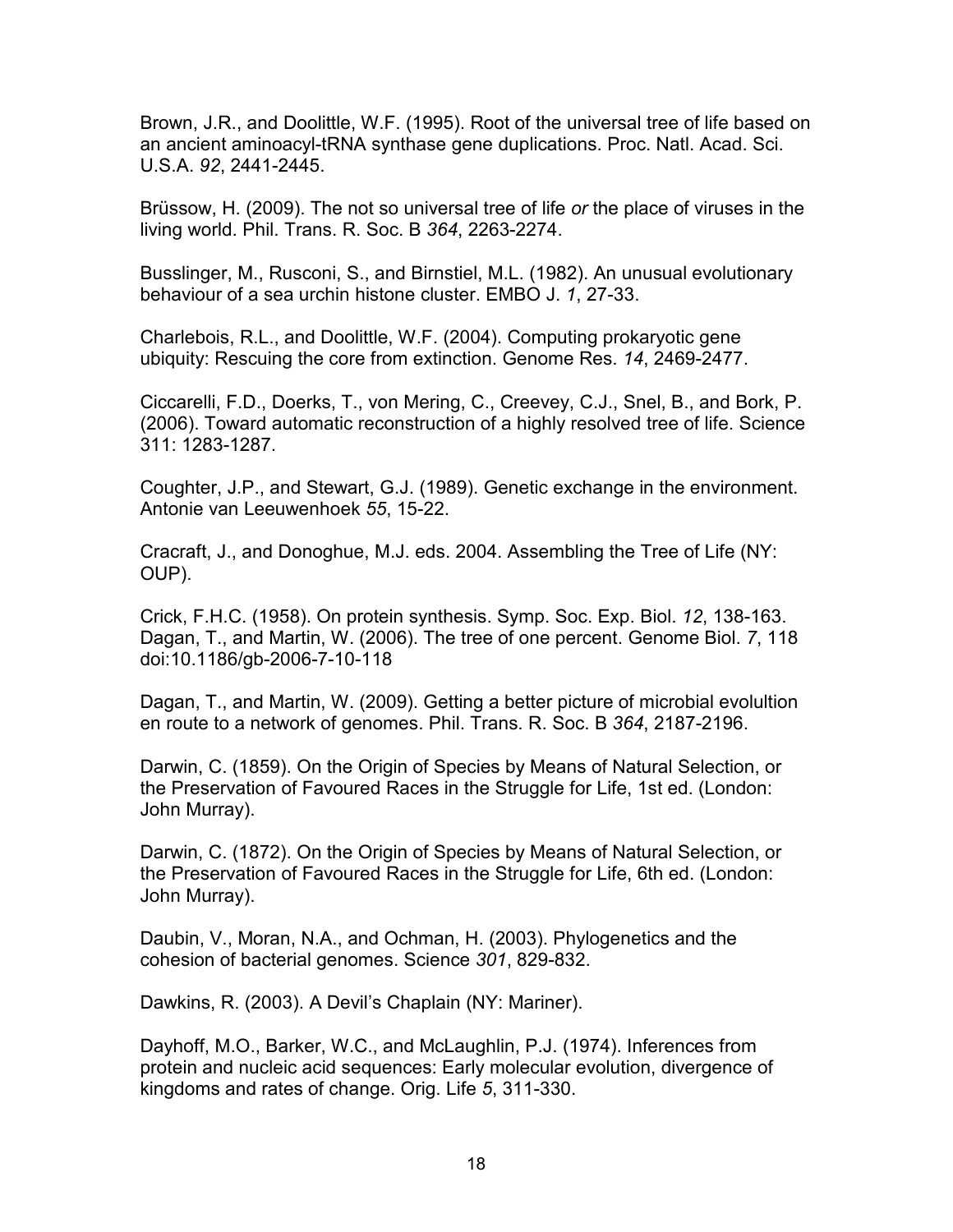Dayhoff, M.O., and Schwartz, R.M. (1981). Evidence on the origin of eukaryotic mitochondria from protein and nucleic acid sequences. Ann. N. Y. Acad. Sci. *361*, 92-104.

Dayrat, B. (2003). The roots of phylogeny: How did Haeckel build his trees? Syst. Biol. *52*, 515-527.

Deppenmeier, U., Johann, A., Hartsch, T., Merkl, R., Schmitz, R.A., Martinez-Arias, R., Henne, A., Wiezer, A., Bäumer, S., Jacobi, C., Brüggemann, H., Lienard, T., Christmann, A., Bömeke, M., Steckel, S., Bhattacharyya, A., Lykidis, A., Overbeek, R., Klenk, H.P., Gunsalus, R.P., Fritz, H.J., and Gottschalk, G. (2002). The genome of *Methanosarcina mazei*: evidence for lateral gene transfer between bacteria and archaea. J. Mol. Microbiol. Biotechnol. *4*, 453-61.

de Queiroz, K. (1988). Systematics and the Darwinian revolution. Phil. Sci. *55*, 238-259.

Doolittle, W.F. (1996). At the core of the Archaea. Proc. Natl. Acad. Sci. U.S.A. *93*, 8797-8799.

Doolittle, W.F. (1999). Phylogenetic classification and the universal tree. Science *284*, 2124-2128.

Doolittle, W.F. (2000). Uprooting the tree of life. Sci. Am. *282*, 90-95.

Doolittle, W.F. (2009a.) The practice of classification and the theory of evolution, and what the demise of Charles Darwin's tree of life hypothesis means for both of them. Phil. Trans. R. Soc. B *364*, 2221-2228.

Doolittle, W.F. (2009b). Response to Eric Bapteste et al., Biol. Direct 4:34 doi:10.1186/1745-6150-4-34.

Doolittle, W. F., and Bapteste, E. (2007). Pattern pluralism and the Tree of Life hypothesis. Proc. Natl. Acad. Sci. U.S.A. *104*, 2043-2049.

Doolittle, W.F., and Brown, J.R. (1994). Tempo, mode, the progenote, and the universal root. Proc. Natl. Acad. Sci. U.S.A. *91*, 6721-6728.

Eldredge, N. 2005. Darwin: Discovering the Tree of Life (NY: Norton).

Embley, T.M., Hirt, R.P., and Williams, D.M. (1994). Biodiversity at the molecular level: The domains, kingdoms and phyla of life. Phil. Trans. R. Soc. B *345*, 21-33.

Feil, E.J., and Spratt, B.G. (2001). Recombination and the population structures of bacterial pathogens. Annu. Rev. Microbiol. *55*, 561-90.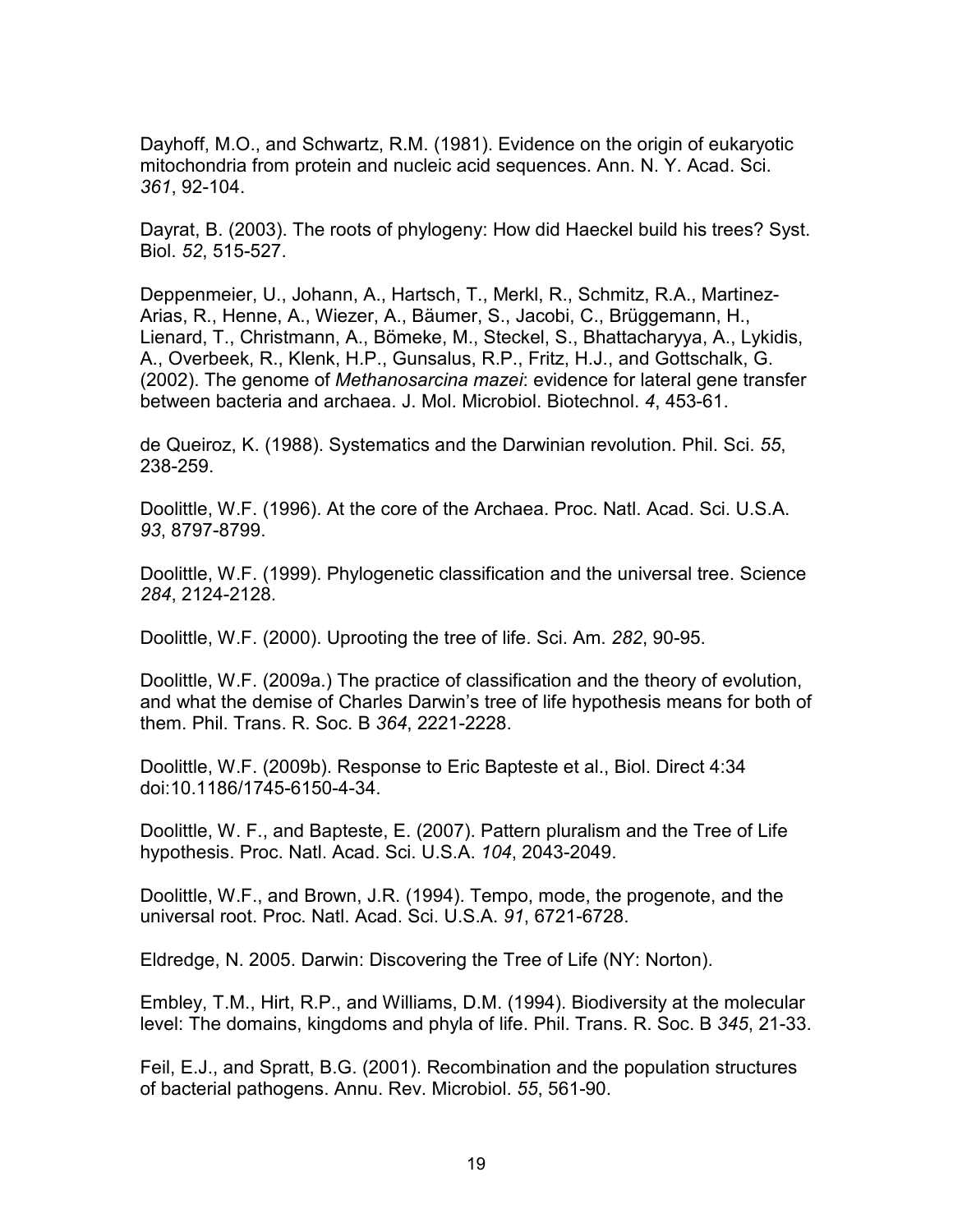Feil, E.J., Holmes, E.C., Bessen, D.E., Chan, M.S., Day, N.P., Enright, M.C., Goldstein, R., Hood, D.W., Kalia, A., Moore, C.E., Zhou. J., and Spratt, B.G. (2001). Recombination within natural populations of pathogenic bacteria: shortterm empirical estimates and long-term phylogenetic consequences. Proc. Natl. Acad. Sci. U.S.A. *98*, 182-187.

Fernholm, B., Bremer, K., and Jörnvall, H. eds. (1989). The Hierarchy of Life: Molecules and Morphologies in Phylogenetic Analysis (Amsterdam: Elsevier).

Forterre, P., Benachenhou-Lahfa, N., and Confalonieri, F. (1992). The nature of the last universal ancestor and the root of the tree of life, still open questions. Biosystems *28*, 15-32.

Forterre, P., Benachenhou-Lahfa, N., and Labedan, B. (1993). Universal tree of life. Nature *362*, 795.

Foster, P.G., Cox, C.J., and Embley, T.M. (2009). The primary divisions of life: A phylogenomic approach employing composition-heterogeneous methods. Phil. Trans. R. Soc. B *364*, 2197-2207.

Fournier, G.P., Huang, J., and Gogarten, J.P. (2009). Horizontal gene transfer from extinct and extant lineages: Biological innovation and the tree of life. Phil. Trans. R. Soc. B *364*, 2229-2239.

Fox, G.E., Stackebrandt, E., Hespell, R.B., Gibson, J., Maniloff, J., Dyer, T.A., Wolfe, R.S., Balch, W.E., Tanner, R.S., Magrum, L.J., Zablen, L.B., Blakemore, R., Gupta, R., Bonen, L., Lewis, B.J., Stahl, D.A., Luehrsen, K.R., Chen, K.N., and Woese, C.R. (1980). The phylogeny of prokaryotes. Science 209, 457-463.

Futuyma, D. (2004). The fruit of the tree: Insights into evolution and ecology. In J. Cracraft, and M.J. Donoghue, eds. Assembling the Tree of Life (NY: OUP), pp. 25-39.

Galtier, N. (2009). Comment on Bapteste et al., Biol. Direct 4:34 doi:10.1186/1745-6150-4-34.

Galtier, N., and Daubin, V. (2008). Dealing with incongruence in phylogenetic analysis. Phil. Trans. R. Soc. B *363*, 4023-4029.

Gogarten, J.P. (1995). The early evolution of cellular life. Trends Ecol. Evol. *10*, 147-151.

Gogarten, J.P., and Townsend, J.P. (2005). Horizontal gene transfer, genome innovation and evolution. Nat. Rev. Microbiol. *3*, 679-687.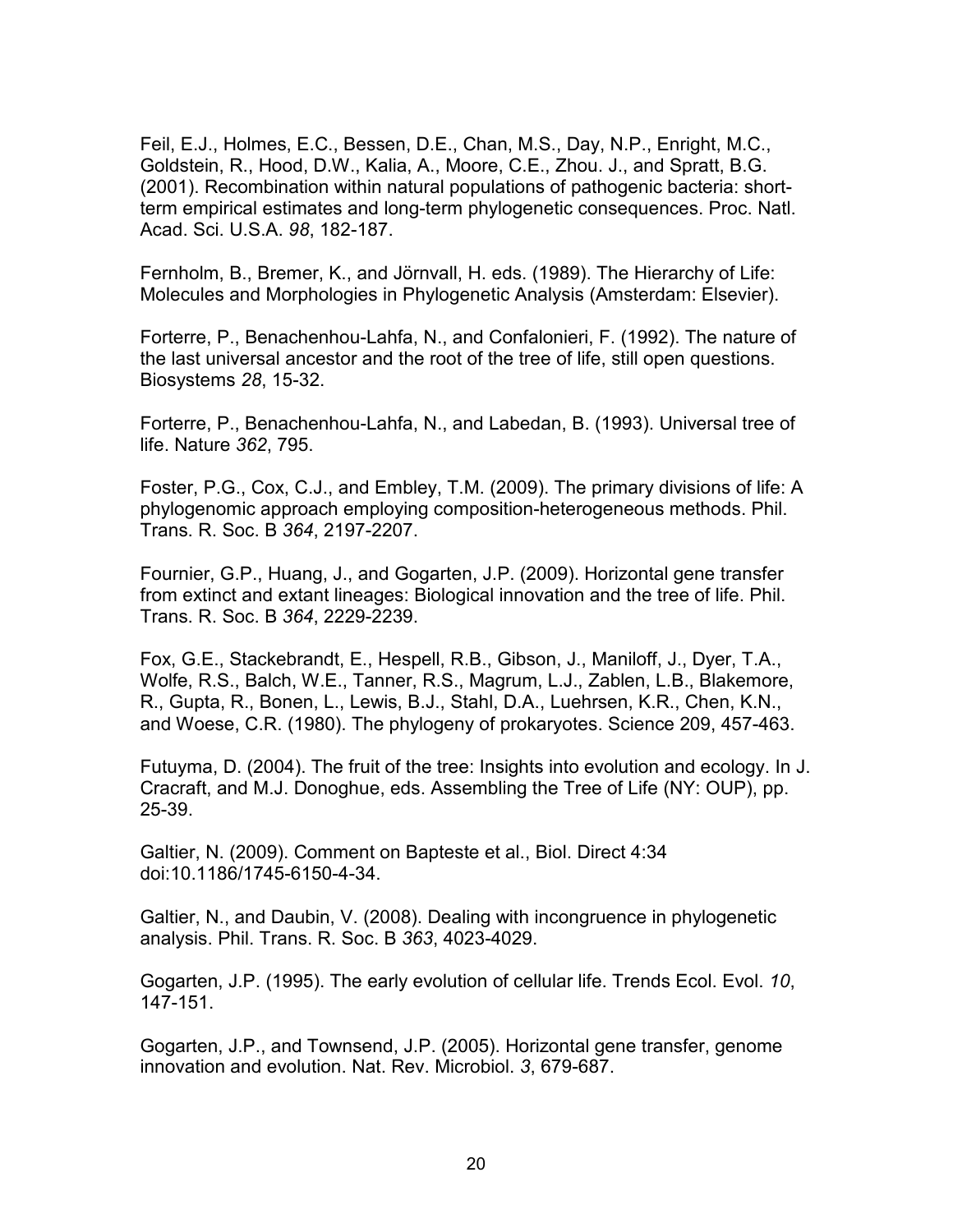Gogarten, J.P., Kibak, H., Dittrich, P., Taiz, L., Bowman, E.J., Bowman, B.J., Manolson, M.F., Poole, R.J., Date, T., and Oshima, T. (1989). Evolution of the vacuolar H<sup>+</sup>-ATPase: Implications for the origins of the eukaryotes. Proc. Natl. Acad. Sci. U.S.A. *86*, 6661-6665.

Gogarten, J.P., Doolittle, W.F., and Lawrence, J.G. (2002). Prokaryotic evolution in light of gene transfer. Mol. Biol. Evol. *19*, 2226-2238.

Gogarten, M.B., Gogarten, J.P., and Olendzenski, L.C. eds. (2009). Horizontal Gene Transfer: Genomes in Flux, (NY: Humana).

Gribaldo, S., and Brochier, C. (2009). Phylogeny of prokaryotes: Does it exist and why should we care? Res. Microbiol. epub ahead of print, doi:10.1016/j.resmic.2009.07.006

Gribaldo, S., and Cammarano, P. (1998). The root of the universal tree of life inferred from anciently duplicated genes encoding components of the proteintargeting machinery. J. Mol. Evol*. 47*, 508-516.

Hacking, I. (2007). Root and branch. The Nation, October 8. http://www.thenation.com/doc/20071008/hacking

Haeckel, E. (1866). Generelle Morphologie der Organismen (Berlin: Reimer).

Haggerty, L.S., Martin, F.J., Fitzpatrick, D.A., and McInerney, J.O. (2009). Gene and genome trees conflict at many levels. Phil. Trans. R. Soc. B *364*, 2209-2219.

Harris, J.I., Sanger, F., and Naughton, M.A. (1956). Species differences in insulin. Arch. Biochem. Biophys. *65*, 427-438.

Hennig, W. (1966). Phylogenetic Systematics (Urbana, Illinois: University of Illinois Press).

Hilario, E., and Gogarten, J.P. (1993). Horizontal transfer of ATPase genes – the tree of life becomes a net of life. BioSystems *31*, 111-119.

Hotopp, J.C.D, Clark, M.E., Oliveira, D.C., Foster, J.M., Fischer, P., Torres, M.C., Giebel, J.D., Kumar, N., Ishmael, N., Wang, S., Ingram, J., Nene, R.V., Shepard, J., Tomkins, J., Richards, S., Spiro, D.J., Ghedin, E., Slatko, B.E., Tettelin, H., and Werren, J.H. (2007). Widespread lateral gene transfer from intracellular bacteria to multicellular eukaryotes. Science *317*, 1753-1756.

House, C.H. (2009). The tree of life viewed through the contents of genomes. In Horizontal Gene Transfer: Genomes in Flux, M.B. Gogarten, J.P. Gogarten, and L.C. Olendzenski, eds. (NY: Humana), pp. 141-161.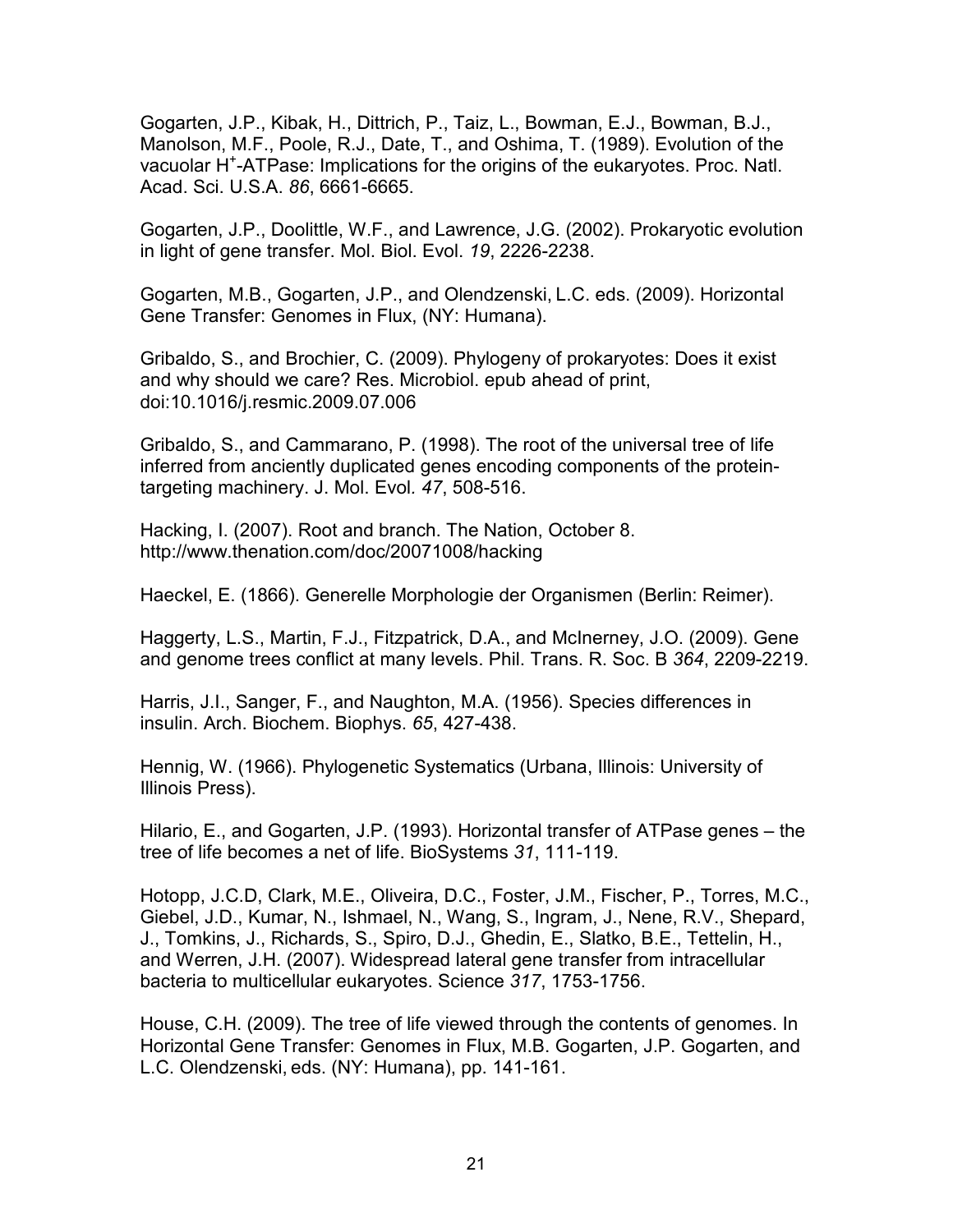Huang, J., and Gogarten, J.P. (2006). Ancient horizontal gene transfer can benefit phylogenetic reconstruction. Trends Genet. *22*, 361-366.

Iwabe, N., Kuma, K., Hasegawa, M., Osawa, S., and Miyata, T. (1989). Evolutionary relationship of archaebacteria, eubacteria and eukaryotes inferred from phylogenetic trees of duplicated genes. Proc. Natl. Acad. Sci. U.S.A. *86*, 9335-9359.

Jain, R., Rivera, M.C., Moore, J.E., and Lake, J.A. (2003). Horizontal gene transfer accelerates genome innovation and evolution. Mol. Biol. Evol. *20*, 1598- 1602.

Jones, D., and Sneath, P.H.A. (1970). Genetic transfer and bacterial taxonomy. Bacteriol. Rev. *34*, 40-81.

Koonin, E.V. (2009). Darwinian evolution in light of genomics. Nucleic Acids Res. *37*, 1011-1034.

Koonin, E.V., Wolf, Y.I., and Puigbò, P. (2009). The phylogenetic forest and the quest for the elusive tree of life. Cold Spring Harb. Symp. Quant. Biol. *74*, doi: 10.1101/sqb.2009.74.006

Keeling, P.J., and Palmer, J.D. (2008). Horizontal gene transfer in eukaryotic evolution. Nat. Rev. Genet. *9*, 605-618.

Kurland, C.G., Canback, B., and Berg, O.G. (2003). Horizontal gene transfer: A critical view. Proc. Natl. Acad. Sci. U.S.A. *100*, 9658-9662.

Lake, J.A. (2009). Evidence for an early prokaryotic endosymbiosis. Nature *460*, 967-971.

Lake, J.A., Skophammer, R.G., Herbold, C.W., and Servin, J.A. (2009). Genome beginnings: Rooting the tree of life. Phil. Trans. R. Soc. B *364*, 2177-2185.

Lan, R., and Reeves, P.R. (1996). Gene transfer is a major factor in bacterial evolution. Mol. Biol. Evol. *13*, 47-55.

Lang, B.F. (1984). The mitochondrial genome of the fission yeast *Schizosaccharomyces pombe*: Highly homologous introns are inserted at the same position of the otherwise less conserved cox1 genes in *Schizosaccharomyces pombe* and *Aspergillus nidulans*. EMBO J. *3*, 2120-2136.

Lapierre, P., and Gogarten, J.P. (2008). Estimating the size of the bacteria pangenome. Trends Genet. *25*, 107-110.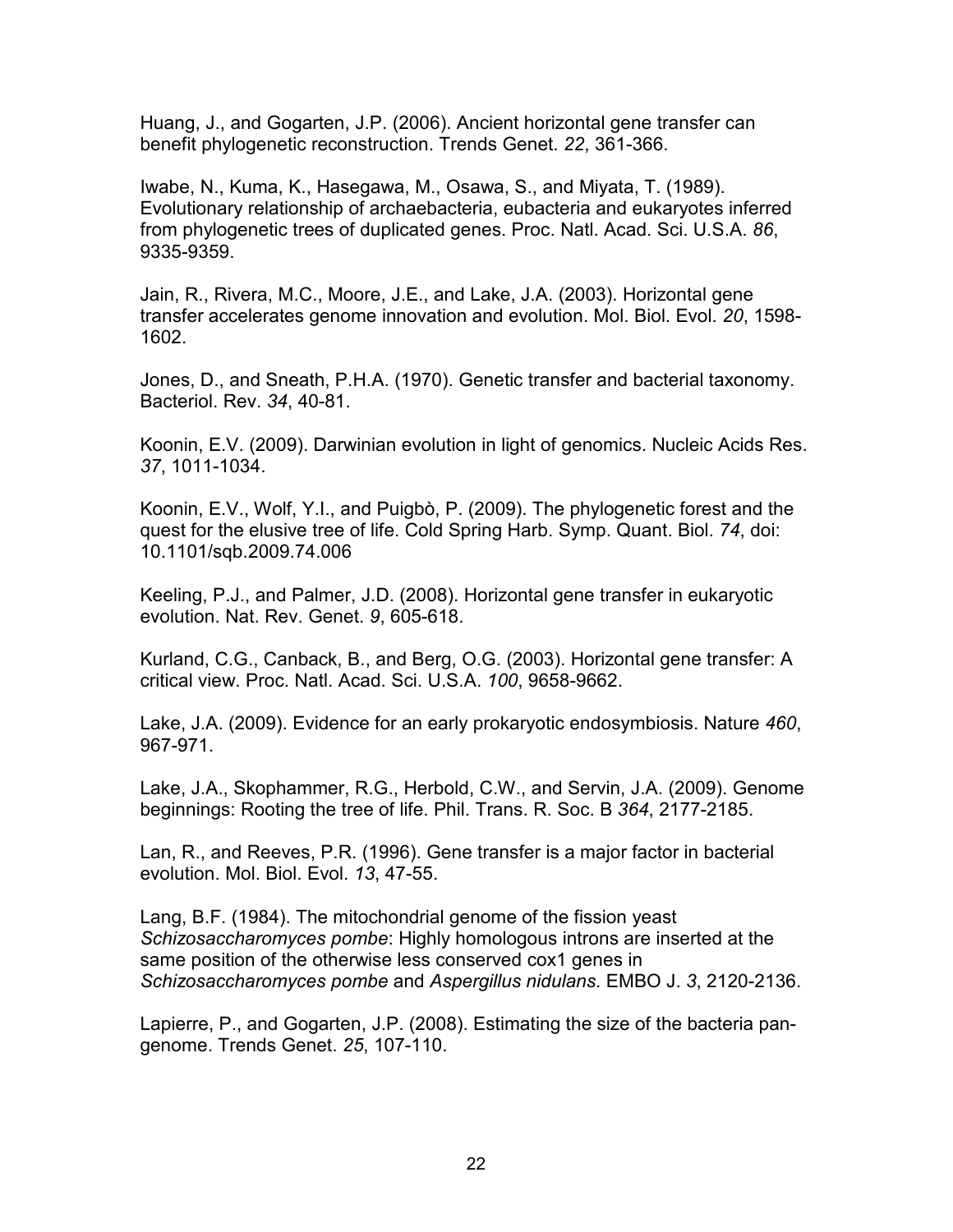Lawrence, J.G. (2002). Gene transfer in bacteria: speciation without species. Theor. Popul. Biol. *61*, 449-460.

Lawrence, J.G., and Ochman, H. (1998). Molecular archaeology of the *Escherichia coli* genome. Proc. Natl. Acad. Sci. U.S.A. *95*, 9413-9417.

Lawrence, J.G., and Retchless, A.C. (2009). The interplay of homologous recombination and horizontal gene transfer in bacterial speciation. In Horizontal Gene Transfer: Genomes in Flux, M.B. Gogarten, J.P. Gogarten, and L.C. Olendzenski, eds. (NY: Humana), pp. 29-53.

Lerat, E., Daubin, V., and Moran, N.A. (2003). From gene trees to organismal phylogeny in prokaryotes: The case of the γ-proteobacteria. PLoS Biol. *1*, 101- 109.

Linkkila, T.P., and Gogarten, J.P. (1991). Tracing origins with molecular sequences: Rooting the tree of life. Trends Biochem. Sci. *16*, 287-288.

Loftus, B., Anderson, I., Davies, R., Alsmark, U.C., Samuelson, J., Amedeo, P., Roncaglia, P., Berriman, M., Hirt, R.P., Mann, B.J., Nozaki, T., Suh, B., Pop, M., Duchene, M., Ackers, J., Tannich, E., Leippe, M., Hofer, M., Bruchhaus, I., Willhoeft, U., Bhattacharya, A., Chillingworth, T., Churcher, C., Hance, Z., Harris, B., Harris, D., Jagels, K., Moule, S., Mungall, K., Ormond, D., Squares, R., Whitehead, S., Quail, M.A., Rabbinowitsch, E., Norbertczak, H., Price, C., Wang, Z., Guillén, N., Gilchrist, C., Stroup, S.E., Bhattacharya, S., Lohia, A., Foster, P.G., Sicheritz-Ponten, T., Weber, C., Singh, U., Mukherjee, C., El-Sayed, N.M., Petri, W.A. Jr, Clark, C.G., Embley, T.M., Barrell, B., Fraser, C.M., and Hall, N. (2005). The genome of the protist parasite *Entamoeba histolytica*. Nature *433*, 865-868.

Margoliash, E. (1963). Primary structure and evolution of cytochrome c. Proc. Natl. Acad. Sci. U.S.A. *50*, 672-679.

Margulis, L., and Guerrero, R. (1991). Kingdoms in turmoil. New Sci. *1761*, 46- 50.

Margulis, L., and Schwartz, K.V. (1998). Five Kingdoms: An Illustrated Guide to the Phyla of Life on Earth, 3rd ed. (NY: W.H. Freeman).

Martin, W. (1999). Mosaic bacterial chromosomes: a challenge en route to a tree of genomes. BioEssays *21*, 99-104.

Martin, W. (2005). Molecular evolution: lateral gene transfer and other possibilities. Heredity *94*, 565-566.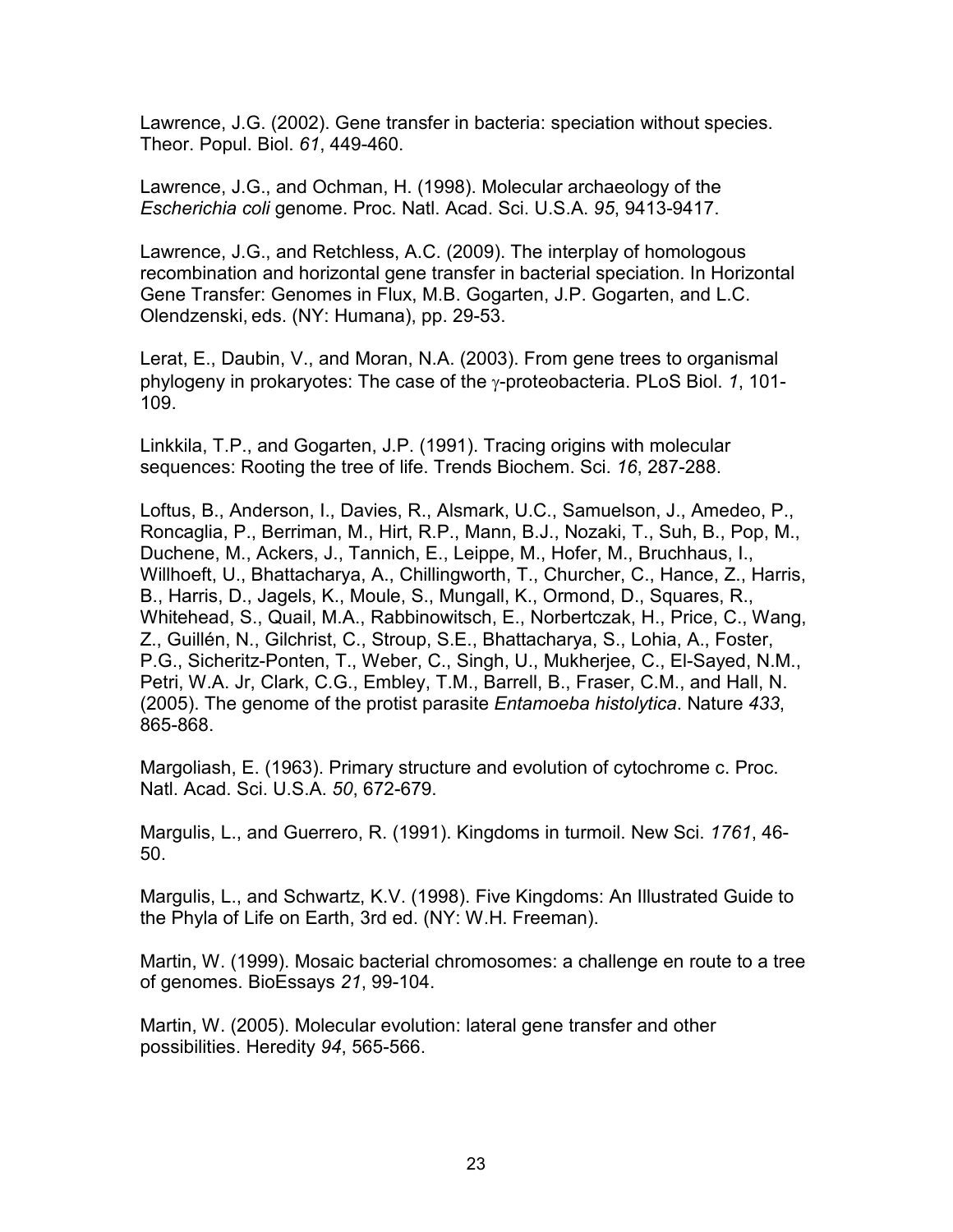Martin, W.F., and Müller, M. (2007). Origin of Mitochondria and Hydrogenosomes (NY: Springer).

Maynard Smith, J., Feil, E.J., and Smith, N.H. (2000). Population structure and evolutionary dynamics of pathogenic bacteria. BioEssays *22*, 1115-1122.

Mayr, E. (1942). Systematics and the Origin of Species: From the Viewpoint of a Zoologist (NY: Columbia University Press).

Mayr, E. (1963). Animal Species and Evolution (Cambridge, MA: Harvard University Press).

Mayr, E. (1982). The Growth of Biological Thought: Diversity, Evolution, and Inheritance (Cambridge, MA: Harvard University Press).

Mayr, E. (1990). A natural system of organisms. Nature *348*, 491.

McInerney, J.O., Cotton, J.A., and Pisani, D. (2008). The prokaryotic tree of life: Past, present … and future? Trends Ecol. Evol. *23*, 276-281.

Medini, D., Donati, Tettelin, H., Masignani, V., and Rappuoli, R. (2005). The microbial pan-genome. Curr. Opin. Genet. Dev. *15*, 589-594.

Nelson, K.E., Clayton, R.A., Gill, S.R., Gwinn, M.L., Dodson, R,J,, Haft, D.H., Hickey, E.K., Peterson, J.D., Nelson, W.C., Ketchum, K,A,, McDonald. L,, Utterback, T.R., Malek, J.A., Linher, K.D., Garrett, M.M., Stewart, A.M., Cotton, M.D., Pratt, M.S., Phillips, C.A., Richardson, D., Heidelberg, J., Sutton, G.G., Fleischmann, R.D., Eisen, J.A., White, O., Salzberg, S.L., Smith, H.O., Venter, J.C., and Fraser, C.M. (1999). Evidence for lateral gene transfer between Archaea and bacteria from genome sequence of *Thermotoga maritima*. Nature *399*, 323-329.

Norman, A., Hansen, L.H., and Sørensen, S.J. (2009). Conjugative plasmids: Vessels of the communal gene pool. Phil. Trans. R. Soc. B *364*, 2275-2289.

Olsen, G.J., Woese, C.R., and Overbeek, R. (1994). The winds of (evolutionary) change: Breathing new life into microbiology. J. Bacteriol. *176*, 1-6.

O'Malley, M.A., and Boucher, Y. (2005). Paradigm change in evolutionary microbiology. Stud. Hist. Philos. Biol. Biomed. Sci. *36*, 183-208.

Pallen, M. (2009). Lamarck, Darwin and the Tree of Life. http://roughguidetoevolution.blogspot.com/2009/08/lamarck-darwin-and-tree-oflife.html (accessed 18.09.09).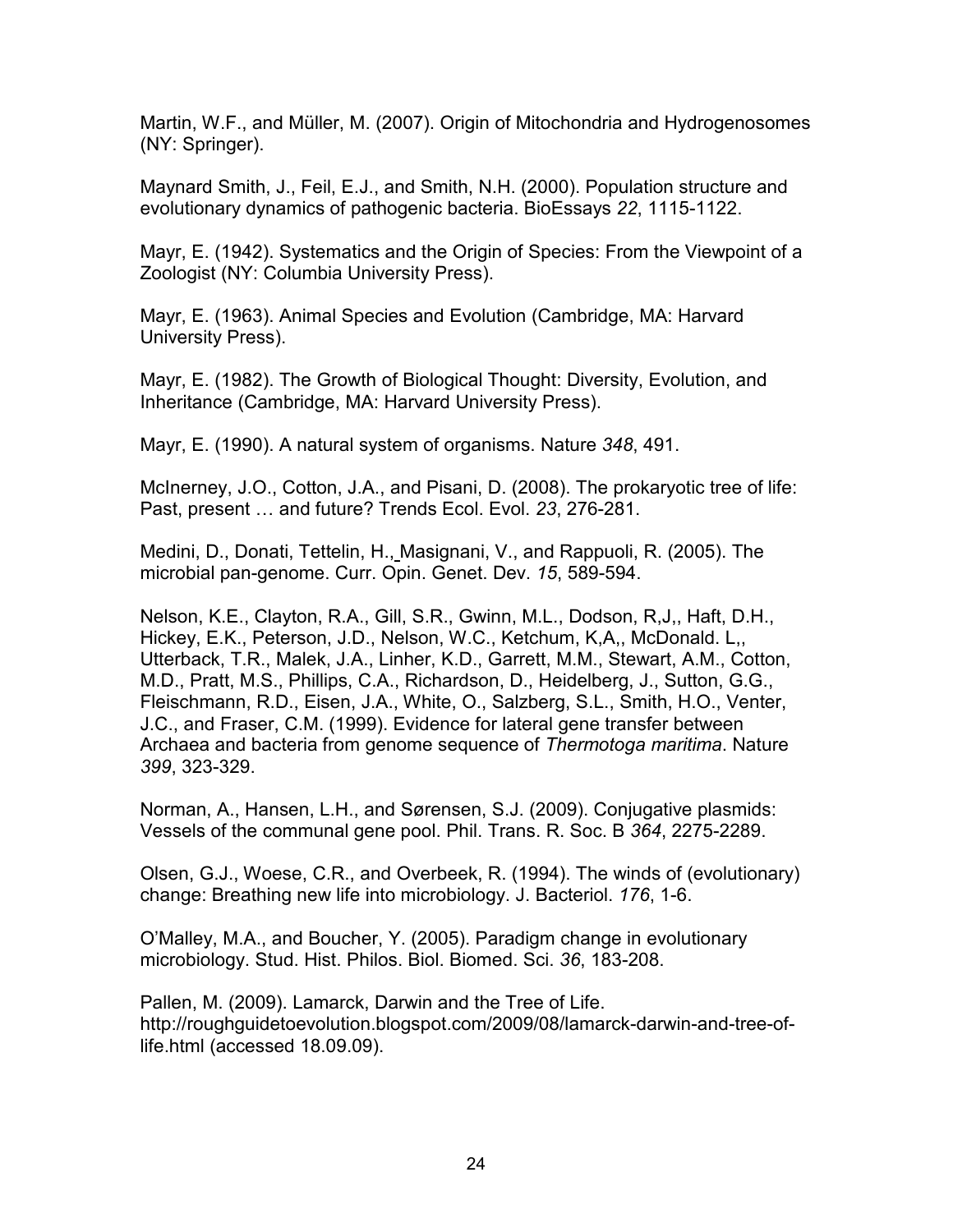Pauling, L., and Zuckerkandl, E. (1963). Chemical paleogenetics: molecular 'restoration studies' of extinct forms of life. Acta Chem. Scand. *17*, S9-S16.

Poptsova, M. (2009). Testing phylogenetic methods to identify horizontal gene transfer. In Horizontal Gene Transfer: Genomes in Flux, M.B. Gogarten, J.P. Gogarten, and L.C. Olendzenski, eds. (NY: Humana), pp. 227-240.

Puigbò, P., Wolf, Y.I., and Koonin, E.V. (2009). Search for a 'Tree of Life' in the thicket of the phylogenetic forest. J. Biol. *8*, 59 doi: 10.1186/jbiol159

Ragan, M.A., and Beiko, R.G. (2009). Lateral genetic transfer: Open issues. Phil. Trans. R. Soc. B *364*, 2241-2251.

Ragan, M.A., McInerney, J.O., and Lake, J.A. (2009). The network of life: Genome beginnings and evolution. Phil. Trans. R. Soc. B. *364*, 2169-2175.

Reanney, D. (1977). Gene transfer as a mechanism of microbial evolution. BioScience *27*, 340-344.

Richards, T.A., Soanes, D.M., Foster, P.G., Leonard, G., Thornton, C.R., and Talbot, N.J. (2009). Phylogenomic analysis demonstrates a pattern of rare and ancient horizontal gene transfer between plants and fungi. Plant Cell *21*, 1897- 1911.

Saccone, C., Gissi, C., Lanave, C., and Pesole, G. (1995). Molecular classification of living organisms. J. Mol. Evol*. 40*, 273-279.

Salzberg, S.L., White, O., Peterson, J., and Eisen, J.A. (2001). Microbial genes in the human genome: lateral transfer or gene loss? Science *292*, 1903-1906.

Sapp, J. (2009). The New Foundations of Evolution: On the Tree of Life (Oxford: Oxford University Press).

Schwartz, R.M., and Dayhoff, M.O. (1978). Origins of prokaryotes, eukaryotes, mitochondria, and chloroplasts: A perspective is derived from protein and nucleic acid sequence data. Science *199*, 395-403.

Sibley, C.G. (1962). The comparative morphology of protein molecules as data for classification. Syst. Zool. *11*, 108-118.

Sidow, A., and Wilson, A.C. (1990). Compositional statistics: An improvement of evolutionary parsiomony and its application to deep branches in the tree of life. J. Mol. Evol*. 31*, 51-68.

Snel, B., Huynen, M.A., and Dutilh, B.E. (2005). Genome trees and the nature of genome evolution. Annu. Rev. Microbiol. *59*, 191-209.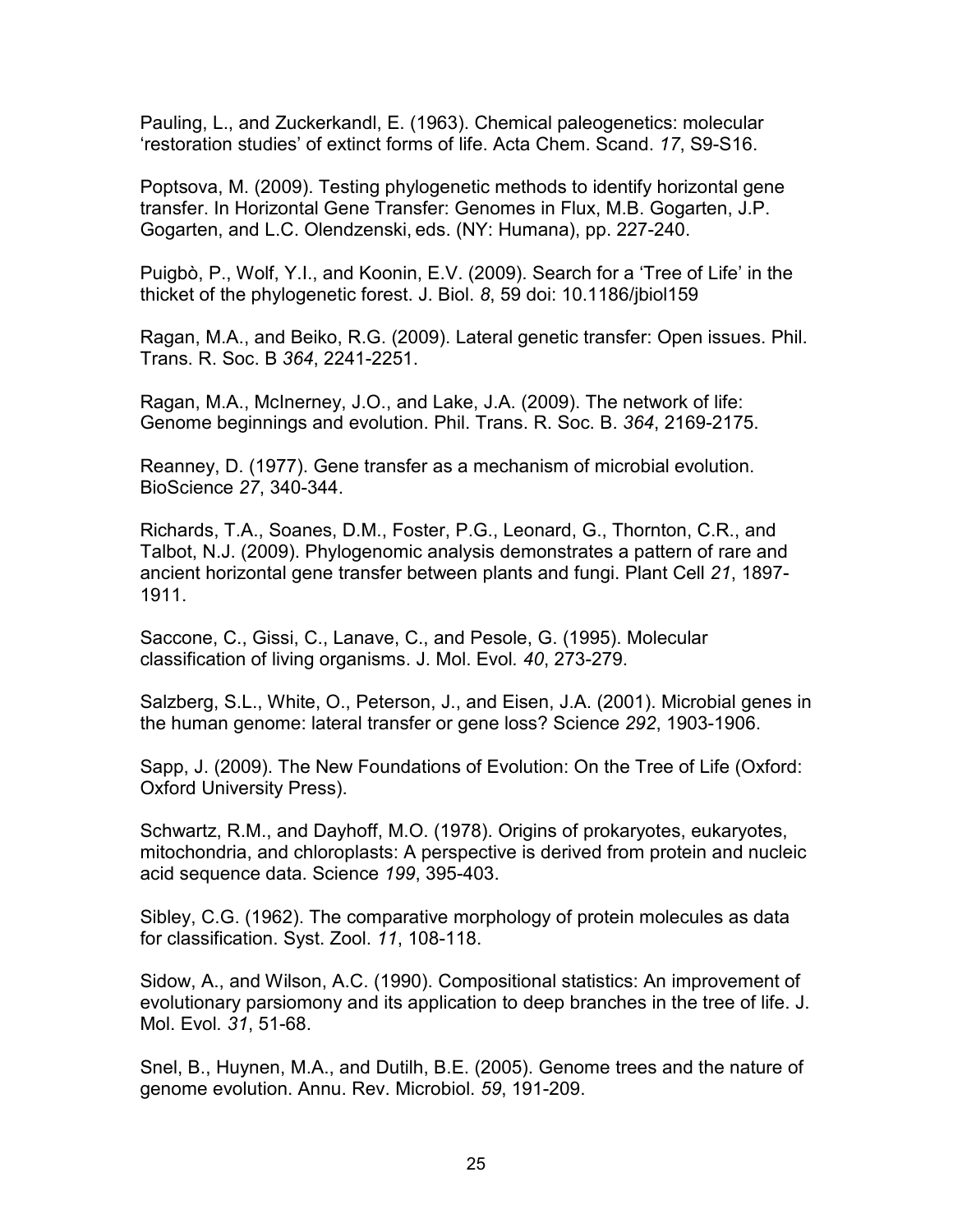Sogin, M.L. 1991. Early evolution and the origin of eukaryotes. Curr. Opin. Genet. Dev. *1*, 457-463.

Sogin, M.L., Hinkle, G., and Leipe, D.D. (1993). Universal tree of life. Nature *362*, 795.

Sprague, G.F. Jr. (1991). Genetic exchange between kingdoms. Curr. Opin. Genet. Dev. *1*, 530-533.

Spratt, B.G., Hanage, W.P., and Feil, E.J. (2001). The relative contributions of recombination and point mutation to the diversification of bacterial clones. Curr. Opin. Microbiol. 4, 602-606.

Stanhope, M.J., Lupas, A., Italia, M.J., Kovetke, K.K., Volker, C., and Brown, J.R. (2001). Phylogenetic analyses do not support horizontal gene transfers from bacteria to vertebrates. Nature *411*, 940-44.

Stanier, RY., and van Niel, C.B. (1941). The main outlines of bacterial classification. J. Bacteriol. *42*, 437-466.

Stanier, R.Y., and van Niel, C.B. (1962). The concept of a bacterium. Arch. Mikrobiol. *42*, 17-35.

Sterelny, K., and Griffiths, P.E. (1999). Sex and Death: An Introduction to Philosophy of Biology (Chicago: Chicago University Press).

Stevens, P.F. (1984). Metaphors and typology in the development of botanical systematics 1690-1960, or the art of putting new wine in old bottles. Taxon *33*, 169-211.

Swithers, K.S., Gogarten, J.P., and Fournier, G.P. (2009). Trees in the web of life. J. Biol. *8*:54: doi:10.1186/jbiol160

Syvanen, M. (1987). Molecular clocks and evolutionary relationships: Possible distortions due to horizontal gene flow. J. Mol. Evol. *26*, 16-23.

Syvanen, M. (1984). The evolutionary implications of mobile genetic elements. Annu. Rev. Genet. *18*, 271-293.

Tettelin, H., Riley, D., Cattuto, C., and Medini, D. (2008). Comparative genomics: The bacterial pan-genome. Curr. Opin. Microbiol. *12*, 472-477.

Ward, N., and Fraser, C.M. (2005). How genomics has affected the concept of microbiology. Curr. Opin. Microbiol. *8*, 564-571.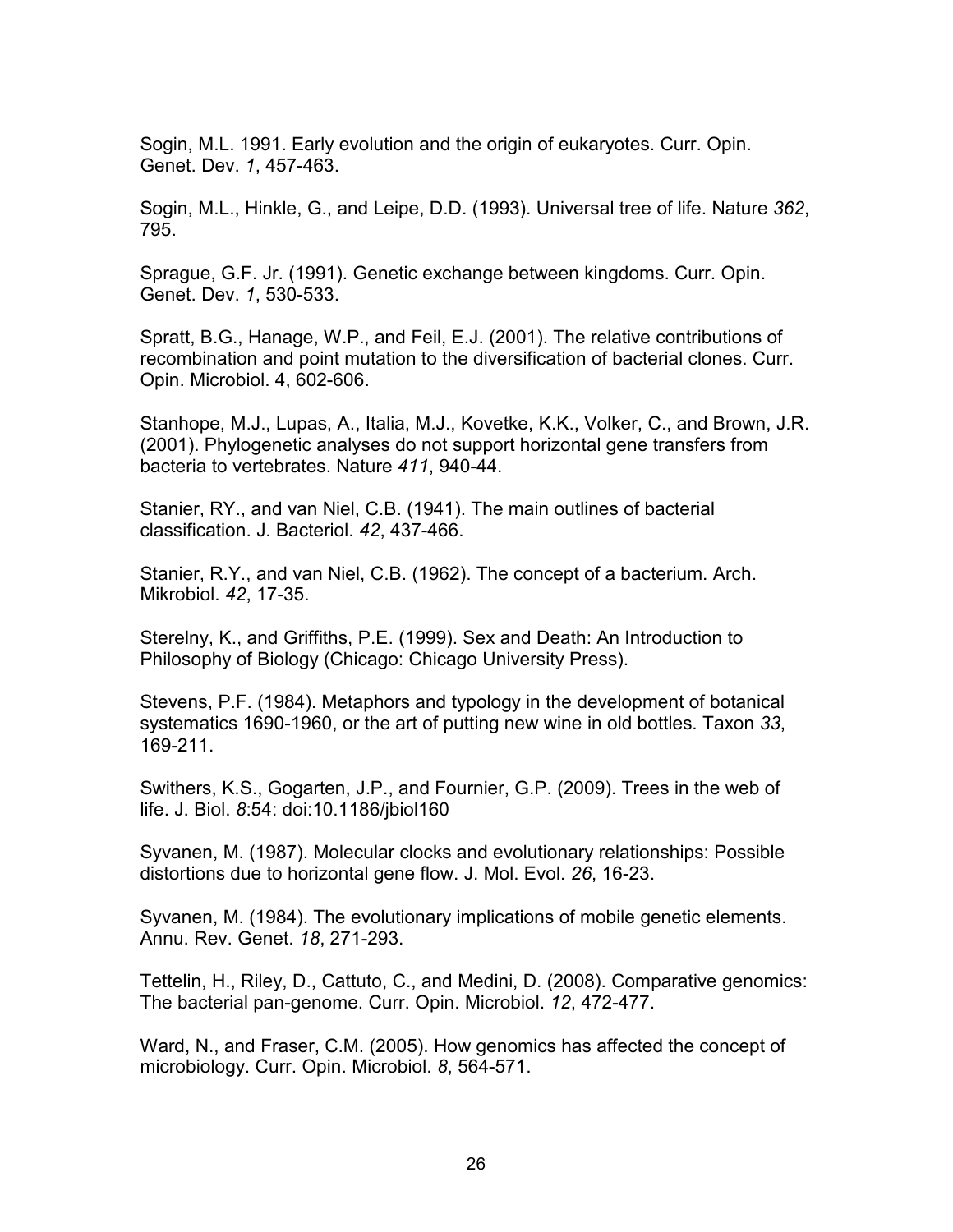Welch, R.A., Burland, V., Plunkett, G., 3rd, Redford, P., Roesch, P., Rasko, D., Buckles, E.L., Liou, S.R., Boutin, A., Hackett, J., Stroud, D., Mayhew, G.F., Rose, D.J., Zhou, S., Schwartz, D.C., Perna, N.T., Mobley, H.L., Donnenberg, M.S., and Blattner, F.R. (2002). Extensive mosaic structure revealed by the complete genome sequence of uropathogenic *Escherichia coli*. Proc. Natl. Acad. Sci. U.S.A. *99*, 17020-17024.

Wheelis, M.L., Kandler, O., and Woese, C.R. (1992). On the nature of global classification. Proc. Natl. Acad. Sci. U.S.A. *89*, 2930-2934.

Whittaker, R.H. (1959). On the broad classification of organisms. Q. Rev. Biol. *34*, 210-226.

Whittaker, R.H. (1969). New concepts of kingdoms of organisms. Science *163*, 150-160.

Wilson, A.C., Carlson, S.S., and White, T.J. (1977). Biochemical evolution. Ann. Rev. Biochem. *46*, 573-639.

Wilson, A.C., and Sarich, V.M. (1969). A molecular time scale for human evolution. Proc. Natl. Acad. Sci. U.S.A. *63*, 1088-1093.

Woese, C.R. (1987). Bacterial evolution. Microbiol. Rev. *51*, 221-271.

Woese, C.R. (1994a). There must be a prokaryote somewhere: Microbiology's search for itself. Microbiol. Rev. *58*, 1-9.

Woese, C.R. (1994b). Microbiology in transition. Proc. Natl. Acad. Sci. U.S.A. *91*, 1601-1603.

Woese, C.R. (1996). Phylogenetic trees: Whither microbiology? Curr. Biol*. 6*, 1060-1063.

Woese, C.R. (2000). Interpreting the universal phylogenetic tree. Proc. Natl. Acad. Sci. U.S.A. *97*, 8392-8396.

Woese, C.R. (2002). On the evolution of cells. Proc. Natl. Acad. Sci. U.S.A. *99*, 8742-8747.

Woese, C.R. (2005). The archaeal concept and the world it lives in: A retrospective. In Discoveries in Photosynthesis, Govindjee, J.T. Beatty, H. Gest, and J.F. Allen, eds. (Dordrecht: Springer), pp. 1109-1120.

Woese, C.R., and Fox, G.E. (1977). Phylogenetic structure of the prokaryotic domain: The primary kingdoms. Proc. Natl. Acad. Sci. U.S.A. *74*, 5088-5090.